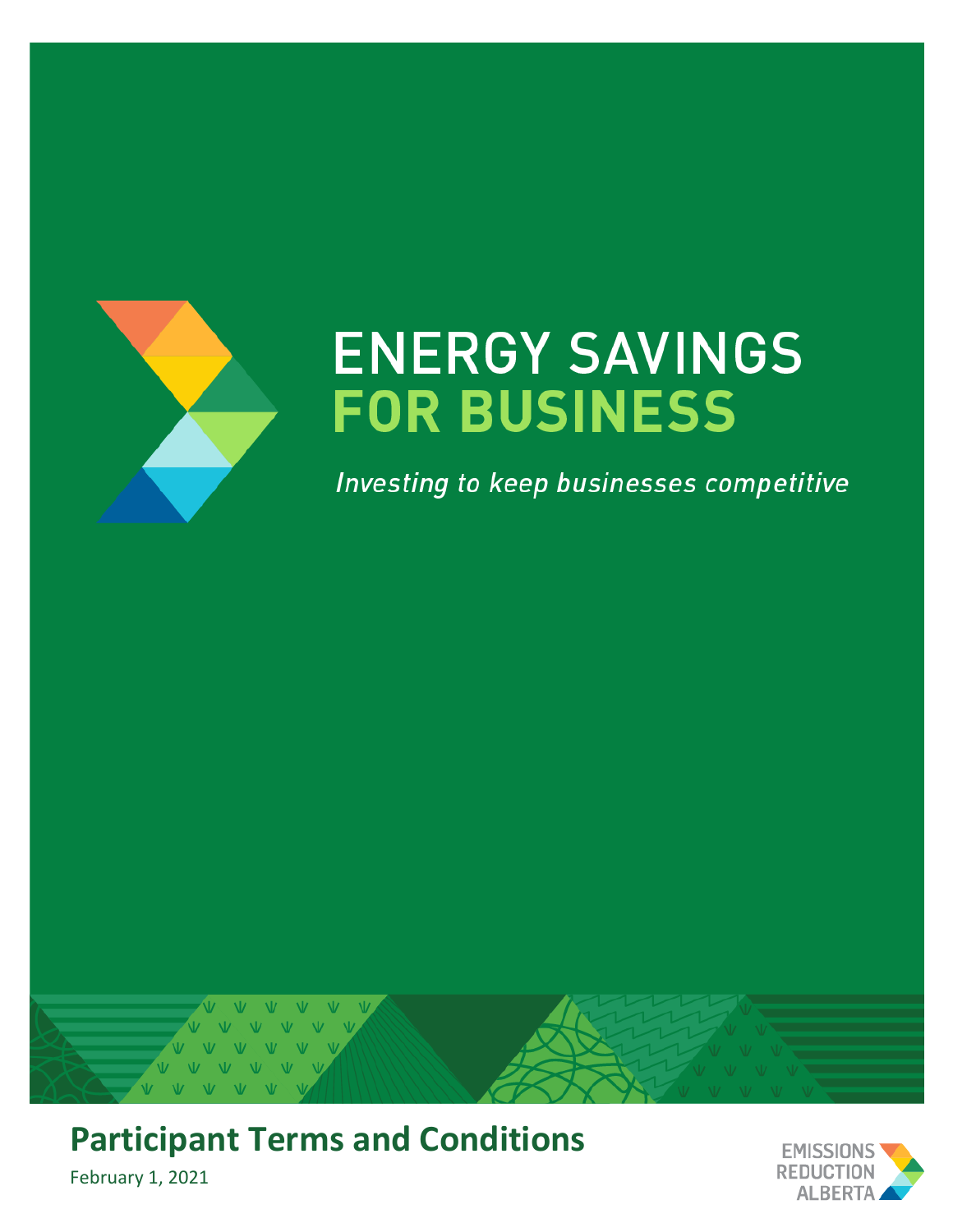# **Table of Contents**

| 1.  |      |  |  |  |  |
|-----|------|--|--|--|--|
| 2.  |      |  |  |  |  |
| 3.  |      |  |  |  |  |
| 4.  |      |  |  |  |  |
|     | 4.1  |  |  |  |  |
| 4.2 |      |  |  |  |  |
| 4.3 |      |  |  |  |  |
| 4.4 |      |  |  |  |  |
| 4.5 |      |  |  |  |  |
|     | 4.6  |  |  |  |  |
|     | 4.7  |  |  |  |  |
| 5.  |      |  |  |  |  |
|     | 5.1  |  |  |  |  |
|     | 5.2  |  |  |  |  |
|     | 5.3  |  |  |  |  |
| 6.  |      |  |  |  |  |
|     | 6.1  |  |  |  |  |
|     | 6.2  |  |  |  |  |
|     | 6.3  |  |  |  |  |
|     | 6.4  |  |  |  |  |
|     | 6.5  |  |  |  |  |
|     | 6.6  |  |  |  |  |
|     | 6.7  |  |  |  |  |
| 7.  |      |  |  |  |  |
|     | 7.1  |  |  |  |  |
| 8.  |      |  |  |  |  |
|     | 8.1  |  |  |  |  |
| 9.  |      |  |  |  |  |
|     |      |  |  |  |  |
|     | 10.1 |  |  |  |  |
|     | 10.2 |  |  |  |  |
|     |      |  |  |  |  |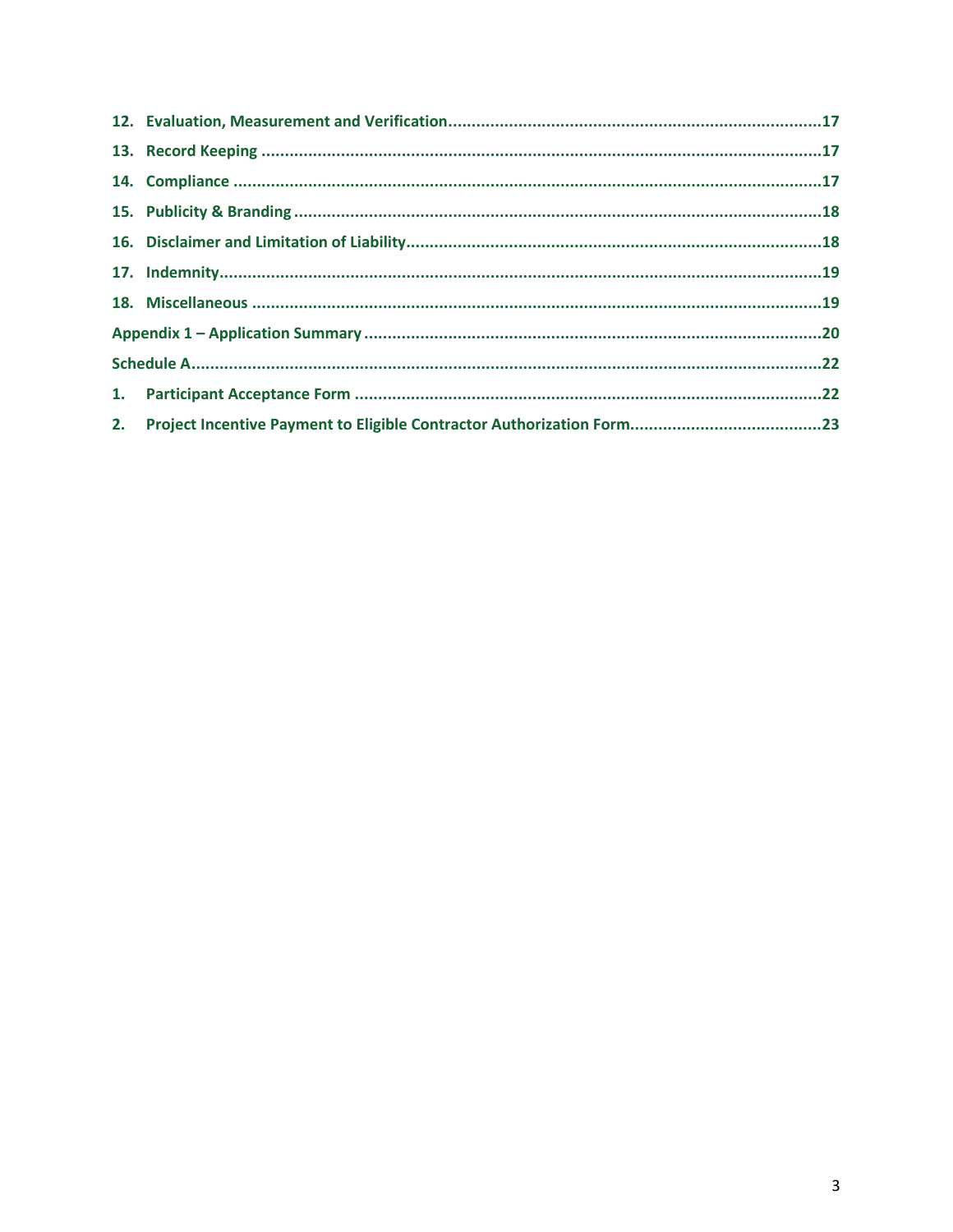# <span id="page-3-0"></span>**1. Program Overview**

Emissions Reduction Alberta's (ERA) new Energy Savings for Business Program (the "Program") is a funding opportunity to support small- and medium-scale industrial and commercial businesses and will award up to \$55 million for cost-saving and emissions reducing Projects. The Program will help Alberta businesses reduce emissions, decrease operating costs, grow their operations and become more competitive, while creating skilled jobs and boosting economic recovery.

Subject to this Participant Acceptance, the Program offers financial incentives to small- and medium-scale industrial and commercial Projects in Alberta that install eligible commercially available emissions reduction technologies.

# <span id="page-3-1"></span>**2. Definitions**

- (a) **"Additional Eligibility Requirements for CHP Systems"** has the meaning given to it in section 4.6 of these Terms and Conditions.
- (b) **"Additional Eligibility Requirements for Geothermal Systems"** has the meaning given to it in section 4.7 of these Terms and Conditions.
- (c) **"Additional Eligibility Requirementsfor PV Systems"** has the meaning given to it in section 4.5 of these Terms and Conditions.
- (d) **"Applicant"** means a Person or other permitted entity who is submitting an Application to the Program.
- (e) **"Applicant Eligibility Criteria"** has the meaning given to it in section 4.1.
- (f) **"Application"** means a complete application for a proposed Project submitted by an Applicant via the Program Portal to the Program.
- (g) **"Application Change Approval Notice"** means a notice issued by ERA amending the Participant Acceptance and, if applicable, the Pre-Project Estimated Incentive.
- (h) **"Application Date"** means the date that the Participant submitted the Application.
- (i) **"Application Summary"** means the summary of (among other things) the Eligible Measures to be installed at the Eligible Facility attached to these Terms and Conditions as Appendix 1.
- (j) **"Asset"** means any real or personal property or immovable or movable asset, acquired, constructed, rehabilitated or improved, in whole or in part, with funds provided by ERA under these Terms and Conditions.
- (k) **"Business Day"** means any day except Saturday, Sunday or statutory holidays in the Province of Alberta on which banks are not open for business.
- (l) **"Canadian Certification Standards"** means the product standards by the Standards Council of Canada, or equivalent certification by an applicable certification body such as ULc or ETLc. Please see municipalaffairs.alberta.ca/documents/330-LEG-ECR-2-rev25.pdf for additional information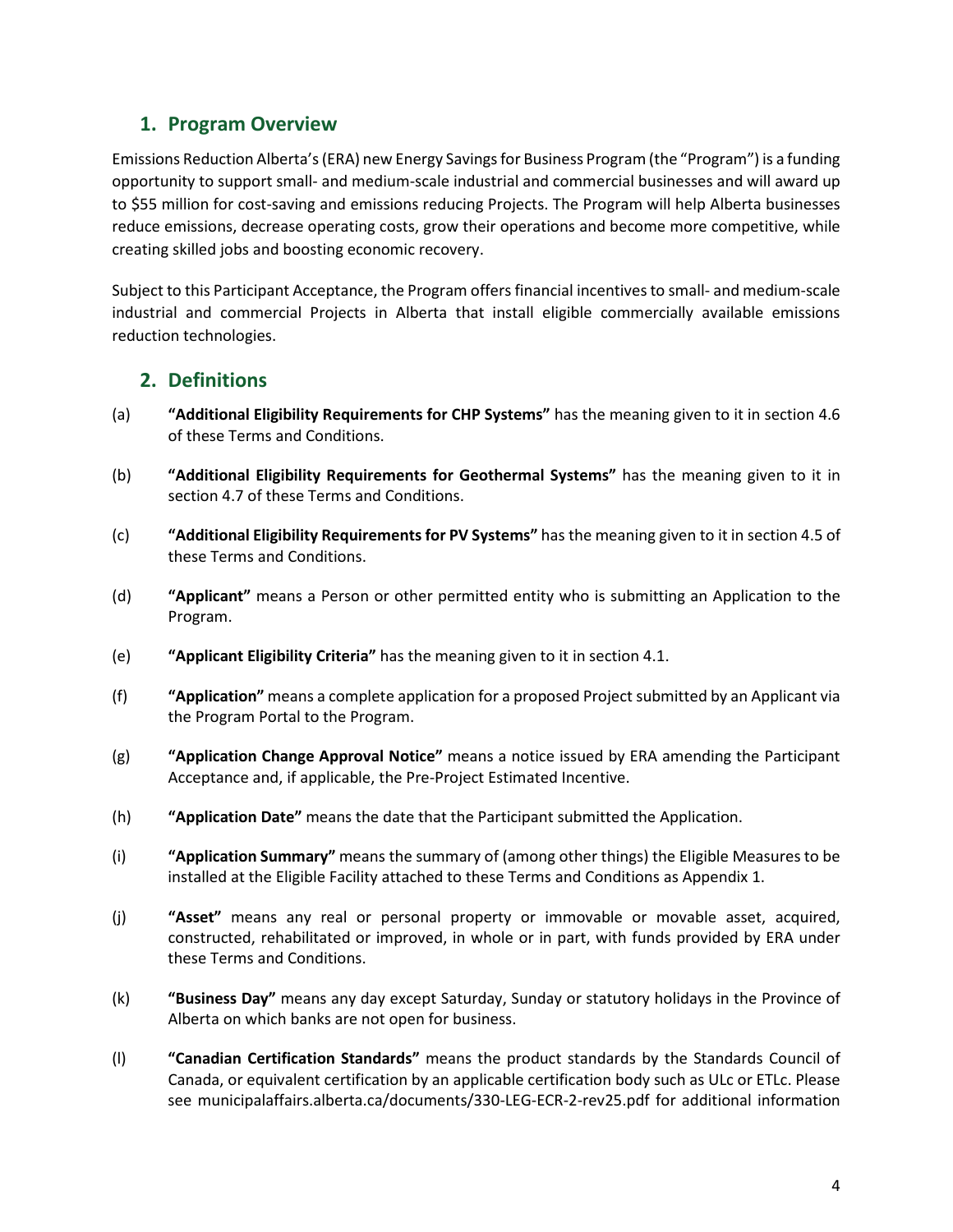regarding product approvals and certification bodies.

- (m) **"Change Request"** has the meaning given to it in section 8.1 of these Terms and Conditions.
- (n) **"CHP System"** means a system for generating both heat and electrical energy.
- (o) **"DLC"** meansthe Design Lights Consortium©, the certification given to lighting Measures meeting quality and performance standards.
- (p) **"Eligible Contractor"** means a product and service provider (which includes but is not limited to distributors, suppliers, equipment installers, engineering firms, and commercial energy auditors) that has met the criteria to register for the Program.
- (q) **"Eligible Expense"** means expenses that meet the requirements set out in section 6.2 of these Terms and Conditions.
- (r) **"Eligible Facility"** means a facility that meets the requirements set out in section 4.2 of these Terms and Conditions.
- (s) **"Eligible Measure"** has the meaning given in section 4.4.
- (t) **"Eligible Measures List"** means the list of all commercially available emissions reduction technologies or installations that may be eligible for Project Incentives in the Program, as at the Participant Acceptance Date. All versions of the Eligible Measures List are available at [eralberta.ca/esb](http://eralberta.ca/energy-savings-for-business/) (click on "Download a pdf of the Eligible Measures List.").
- (u) **"Eligible Project"** has the meaning given in section 4.3.
- (v) **"ENERGY STAR©"** means the certification given to Measures that have been tested to meet Energy Star specifications for energy performance.
- (w) **"ERA"** means Emissions Reduction Alberta.
- (x) **"Estimated Project Completion Date"** means the date on which the Eligible Project is expected to be completed as stated in the Application Summary.
- (y) **"FOIP"** means the *Freedom of Information and Protection of Privacy Act*, RSA 2000, c.F-25.
- (z) **"Geothermal System"** means a geothermal heat pump, thermal loops, and any ancillary devices for the exchange of thermal energy of the ground or groundwater to provide space conditioning and/or water heating.
- (aa) **"GHG"** means greenhouse gases.
- (bb) **"GST"** means the Goods and Services Tax as defined under Part IX of the *Excise Tax Act*.
- (cc) **"Interconnection Approval"** means an approval granted by the applicable electric distribution service provider to connect the PV, CHP or Geothermal System to the electric distribution service.
- (dd) **"Large Emitter"** means a facility which has emitted more than 100,000 tonnes of carbon dioxide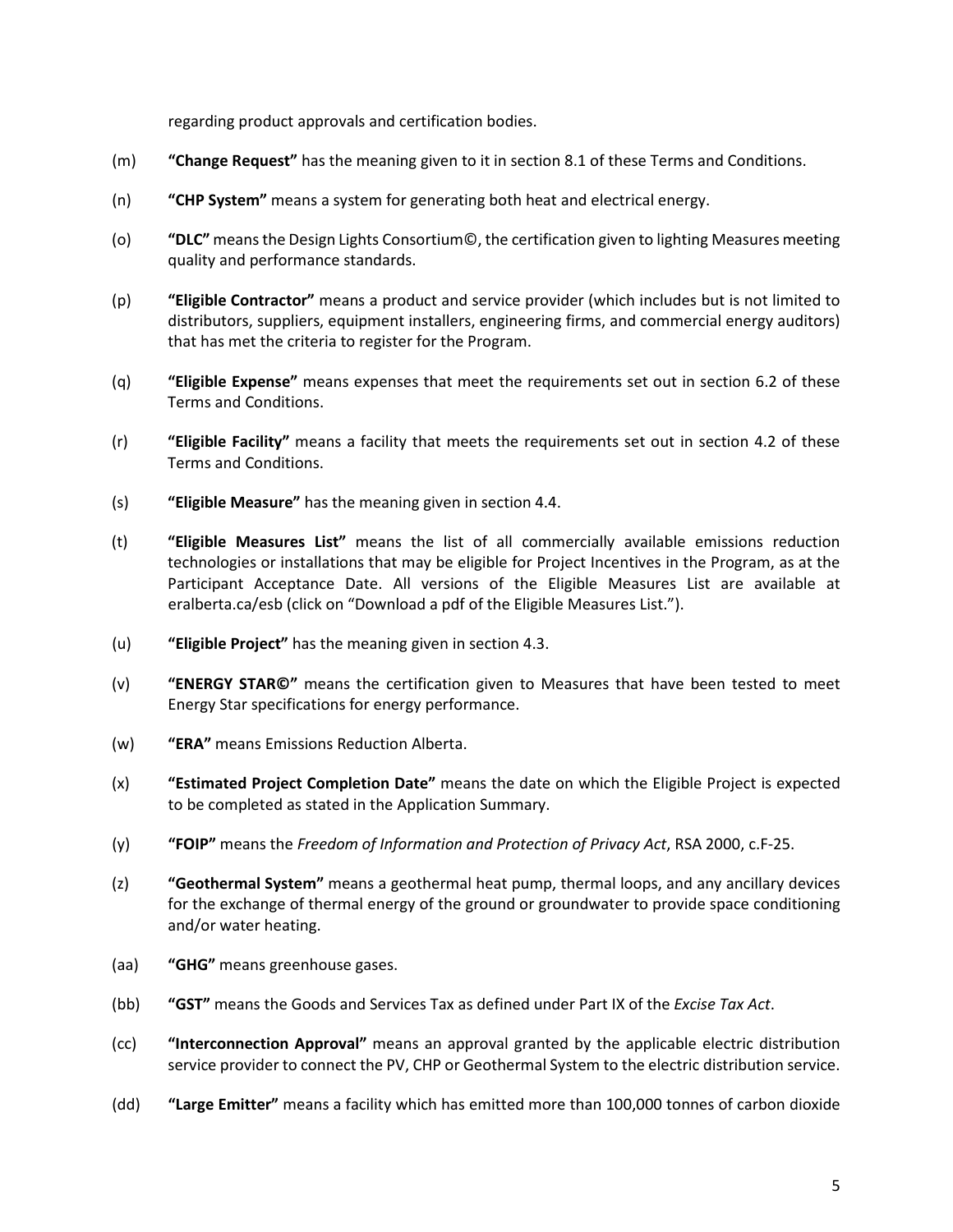in 2016 or any subsequent year, as defined in the TIER Regulation.

- (ee) **"Measure"** means a commercially available emissions reduction technology or installation that meets the Program criteria to qualify for a Project Incentive.
- (ff) **"Micro-generation Regulation"** means the *Micro-generation Regulation,* Alta. Reg. 27/2008, as amended from time to time.
- (gg) **"Mountain Standard Time"** or **"MST"** means the time zone where seven hours are subtracted from Greenwich Mean Time.
- (hh) **"Participant"** means an Applicant who meetsthe Applicant Eligibility Criteria and has entered into a Participation Acceptance.
- (ii) **"Participant Acceptance"** means an agreement by a Participant of these Terms and Conditions, including the Application Summary, as evidenced by the Participant's electronic acceptance of the Participant Acceptance Form.
- (jj) **"Participant Acceptance Date"** means the date set out in the Participant Acceptance Form reflecting the date when the Participant confirms Participant Acceptance.
- (kk) **"Participant Acceptance Form"** means the form set out in Schedule A in which the Participant agrees to be bound to these Terms and Conditions including the Application Summary.
- (ll) **"Participant Information"** means any non-personal information relating to the Participant, Eligible Project or Participant's participation in the Program, whether provided by the Participant or obtained by ERA.
- (mm) **"Participant Terms and Conditions"** means these Terms and Conditions and the Application Summary.
- (nn) **"Payment Recommendation"** means a notice advising the Participant that their Post-Project Application was reviewed and that the review did not identify any deficiencies.
- (oo) **"Person"** has the meaning as defined in the *Alberta Business Corporations Act*, RSA 2000, c.B-9.
- (pp) **"Personal Information"** has the meaning as defined in FOIP.
- (qq) **"Post-Project Application"** means the application submitted by the Participant confirming that the Eligible Project is complete and in commercial operation, as further described in section 5.2 of these Terms and Conditions.
- (rr) **"Pre-Approval Application Rejection"** means the notice sent to Participants or Eligible Contractors by ERA rejecting the Application.
- (ss) **"Pre-Approval Notice"** means the notice sent to Participants or Eligible Contractors by ERA advising them that the Participant meets the requirement to be a Participant, that the Facility meets the requirements to be an Eligible Facility, and that the proposed Measure(s) meet the requirements to be an Eligible Measure(s).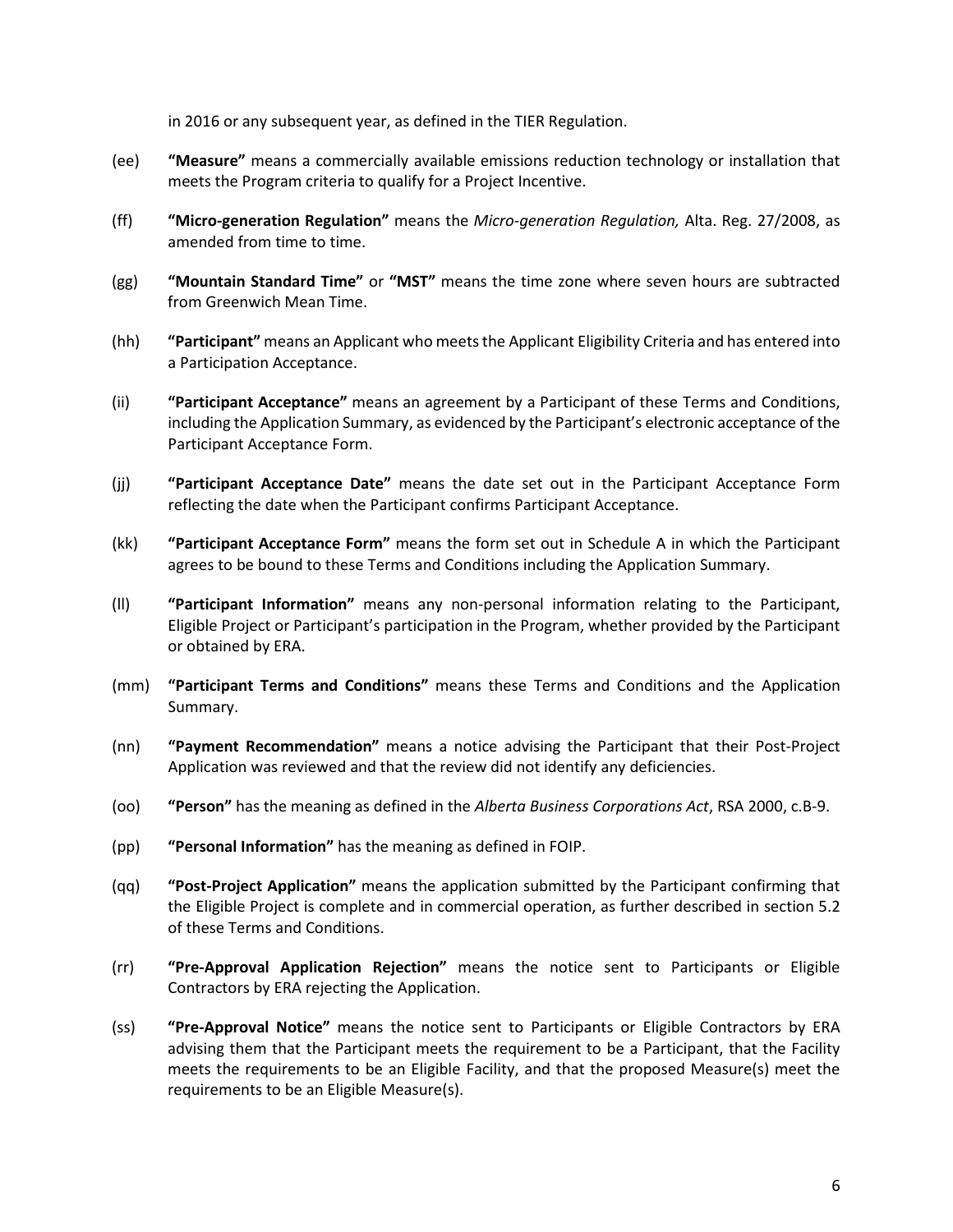- (tt) **"Pre-Project Estimated Incentive"** meansthe amountset out in the Application Summary, as may be amended by an Application Change Approval Notice.
- (uu) **"Program"** means ERA's Energy Savings for Business Program**.**
- (vv) **"Program Portal" or "Portal"** means the website available at [esbprogram.ca](https://esbprogram.ca/) where Participants or Eligible Contractors (among others) create, submit and/or receive an Application, receive the Pre-Approval Notice/Application Rejection, Application Summary, Terms and Conditions, agreement forms, and Post-Project Application and Project Completion Documentation.
- (ww) **"Program Website"** means the website available at [eralberta.ca/esb.](https://eralberta.ca/esb)
- (xx) **"Project Completion Date"** means the date an Eligible Project has been completed.
- (yy) **"Project Completion Documentation"** means the documentation submitted by the Participant or Eligible Contractor with the Post-Project Application, and as further described in section 5.3 of these Terms and Conditions.
- (zz) **"Project Completion Documentation Submission Deadline"** means the deadline to complete an Eligible Project and submit the Project Completion Documentation, as set out in the Application Summary.
- (aaa) **"Project Incentive"** means the incentive payable to the Participant in accordance with the Participant Acceptance as further described in section 6.
- (bbb) **"Project Incentive Payment to Eligible Contractor Authorization Form"** means the form set out in Schedule A pursuant to which the Participant authorizes and directs ERA to pay the Project Incentive to the Eligible Contractor.
- (ccc) **"Public Authority"** means any federal, provincial, or municipal government, parliament or legislature, or any regulatory authority, agency, tribunal, commission, board or department of any such government, parliament or legislature, or any court or other law, regulation or rule-making entity, having jurisdiction in the relevant circumstances.
- (ddd) **"PV System"** means a power system designed to supply usable solar power by means of photovoltaics.
- (eee) **"Solar Yield"** means the expected solar yield of the PV System as calculated using the methodology set out on the Program Website and set out in the Application Summary.
- (fff) **"Specification"** means the specifications for an Eligible Measure as set out on the Eligible Measures List.
- (ggg) **"TIER Regulation"** means the *Technology Innovation and Emission Reduction Regulation*, Alta Reg 133/2019.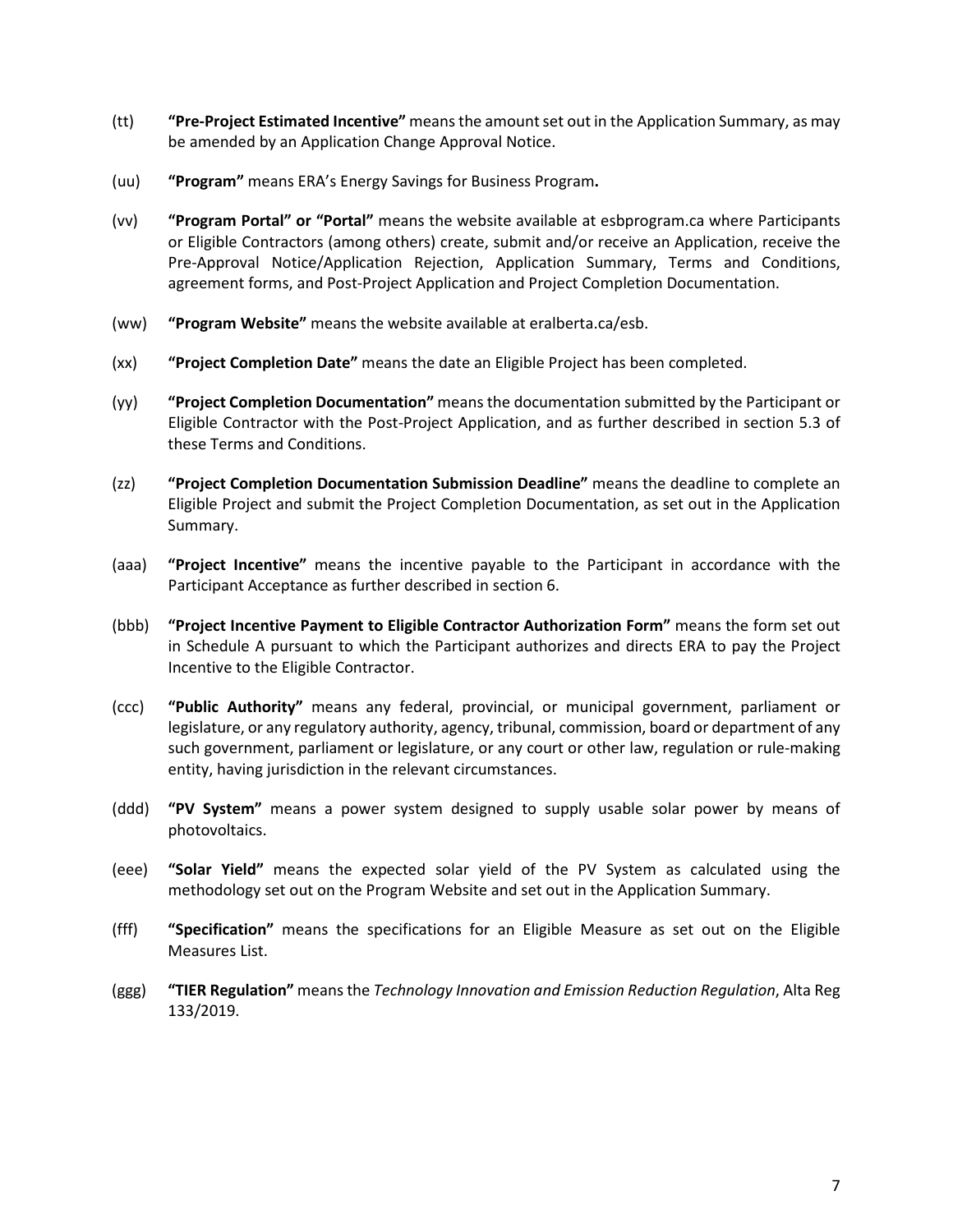# <span id="page-7-0"></span>**3. Application and Terms and Conditions**

The Participant confirms that it has reviewed the Application Summary and that all information contained therein is true, accurate and complete. The Participant agrees that it is bound by this Participant Acceptance including the Application Summary.

The version of the Terms and Conditions applicable to the Participant Acceptance are those in effect on the Participant Acceptance Date. For clarity, ERA may post subsequent amended versions of the Terms and Conditions which shall not be applicable to a previously executed Participant Acceptance.

# <span id="page-7-1"></span>**4. Eligibility Requirements**

#### <span id="page-7-2"></span>**4.1 Participant**

To be a Participant in the Program, an entity must meet all the following requirements:

- (a) The Participant is a Person who carries on business.
- (b) The Participant is a privately owned entity and is not a Public Authority.
- (c) The Participant receives 50 percent or less of its annual revenue from a Public Authority.

#### <span id="page-7-3"></span>**4.2Eligible Facility**

To be an Eligible Facility, a facility must meet all the following requirements:

- (a) The facility is located in Alberta.
- (b) The facility is owned or leased by the Participant.
- (c) The facility has been in operation for one year or more. PV, CHP and Geothermal Systems are exempt from this requirement and other exemptions will be specified on the Eligible Measures List.
- (d) The facility meets at least one of the following:
	- i. used solely for commercial or industrial purposes (where the rate class for the facility's electricity account is "non-residential"),
	- ii. consists only of the common areas of a multi-unit residential dwelling, or
	- iii. is a remote industrial facility with an applicable facility ID (Petrinex or equivalent).
- (e) The facility is not a Large Emitter.
- (f) The facility is not, nor is it part of a group of facilities, that are subject to or have opted into the TIER Regulation at any time during the term of this Participant Acceptance.
- (g) To the Participant's knowledge, the facility will continue to operate for the lifetime of the Measure.

# <span id="page-7-4"></span>**4.3 Eligible Project**

An Eligible Project is a project that both:

- (a) Consists solely of installing Eligible Measures at an Eligible Facility, as set out in the Application Summary and
- (b) the Participant has not already received a Project Incentive under this Program for Eligible Measures included in the project.

# <span id="page-7-5"></span>**4.4 Eligible Measure**

To be an Eligible Measure, a Measure must meet all of the following requirements.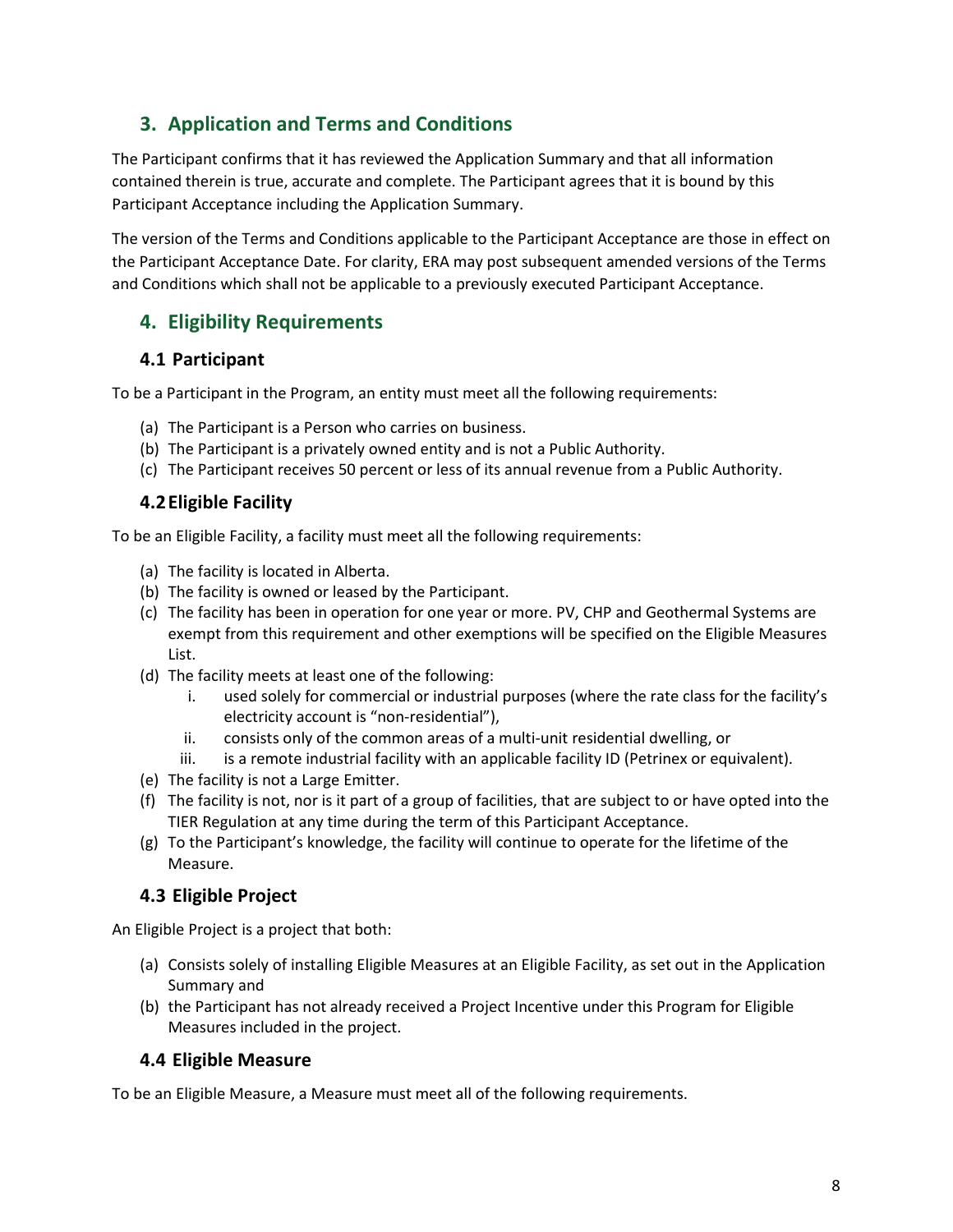- (a) The Measure is listed on the Eligible Measures List as of the Participant Acceptance Date.
- (b) The Measure is listed in the Application Summary.
- (c) The Measure is not used, refurbished or rebuilt.
- (d) No part or aspect of the Measure could be classified as routine maintenance.
- (e) The Measure meets all Specifications in the Eligible Measures List.
- (f) The Measure meets the Canadian Certification Standards.
- (g) The Participant has obtained all required permits, licenses, approvals and authorizations that are required by law (including any development, electrical or building permits) to install the Measure.
- (h) The Measure was installed by an Eligible Contractor. For clarity, the Eligible Contractor may be the Participant.
- (i) The Measure(s) is installed and will remain installed at the Eligible Facility for the lifetime of the Measure.
- (j) The Measure(s) is purchased, installed, and fully operational by the Project Completion Documentation Submission Deadline.
- (k) The Measure, its installation and operation comply with all applicable laws and regulations.

#### <span id="page-8-0"></span>**4.5Additional Eligibility Requirements for PV Systems**

In addition to the requirements set out in section 4.4 above (Eligible Measure), an Eligible Measure that is a PV System must meet all the following requirements ("Additional Eligibility Requirements for PV Systems"):

- (a) The Solar Yield is at least 75% of a system design with optimal azimuth and tilt at that location.
- (b) The PV System complies with the Micro-generation Regulation.
- (c) The PV System is installed by a member of Solar Alberta, the Canadian Renewable Energy Association or the Electrical Contractors Association of Alberta.
- (d) If the PV System is a new installation, it received an Interconnection Approval no earlier than one year prior to the Application Date.
- (e) If the PV System is an expansion of an existing PV system, the Eligible Measure excludes all equipment existing at the Application Date.
- (f) The PV System equipment has minimum (i) 20-year power performance warranty, (ii) 10-year manufacturing warranty on modules, (iii) 10-year manufacturing warranty on inverters and micro-inverters, and (iv) 1-year workmanship warranty.
- (g) For incentive determination, the system size will be determined total capacity in Watts DC.

#### <span id="page-8-1"></span>**4.6Additional Eligibility Requirements for CHP Systems**

In addition to the requirements set out in section 4.4 above (Eligible Measure), an Eligible Measure that is a CHP System must meet the following requirements ("Additional Eligibility Requirements for CHP Systems"):

- (a) The CHP System contains only an engine-driven or turbine-driven generator (other technologies such as microturbines or fuel cells are ineligible).
- (b) The CHP System complies with the Micro-generation Regulation.
- (c) If the CHP System is a new installation, it received an Interconnection Approval no earlier than one year prior to the Application Date
- (d) The CHP System delivers all heat and power generated to the Eligible Facility.
- (e) The CHP System meets the following minimum performance standards
	- i. Minimum overall CHP system efficiency of 50%; and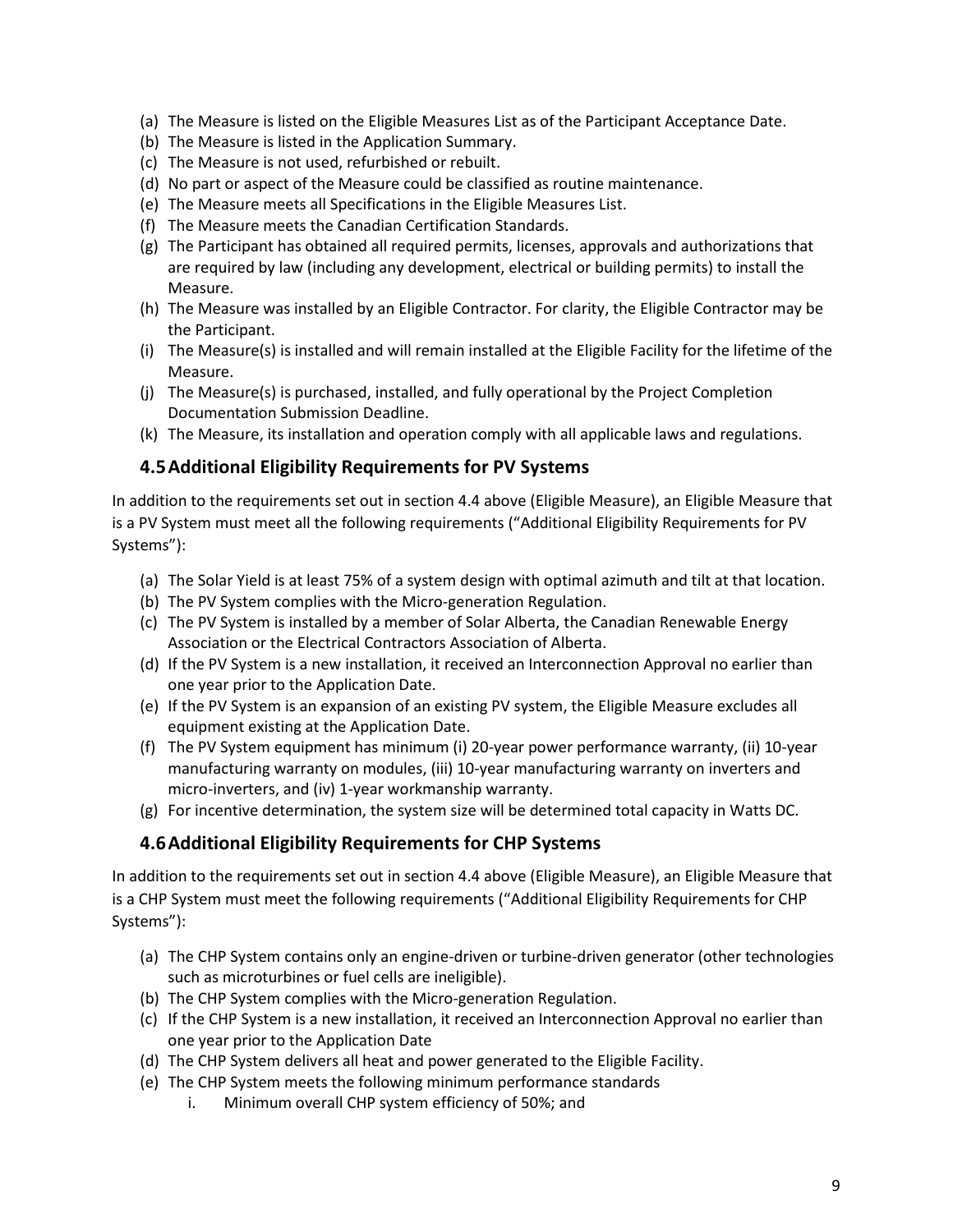- ii. Minimum CHP system utilization factor of 85%.
- (f) The CHP System equipment has a minimum warranty of two years or 6,000 hours, whichever comes first.
- (g) The CHP System is installed in accordance with good engineering practices.
- (h) The CHP System is approved by a professional engineer licensed to practise in Alberta.
- (i) For incentive determination, the generator nameplate electrical output will be used.

#### <span id="page-9-0"></span>**4.7 Additional Eligibility Requirements for Geothermal Systems**

In addition to the requirements set out in section 4.4 above (Eligible Measure), an Eligible Measure that is a Geothermal System must meet the following requirements ("Additional Eligibility Requirements for Geothermal Systems"):

- (a) The Geothermal System uses the ground or groundwater for geothermal exchange.
- (b) The Geothermal System equipment has a minimum warranty of ten years for all inground materials and a minimum warranty of five years for the heat pump.
- (c) The Geothermal System complies with *ANSI/CSA C448 Series, Design and installation of ground source heat pumps for commercial and residential buildings*.
- (d) The Geothermal System is installed in accordance with good engineering practices.
- (e) The Geothermal System is stamped by a professional engineer licensed to practise in the province of Alberta and has received accreditation for the Certified GeoExchange Designer course offered by the International Ground Source Heat Pump Association or equivalent.
- (f) The Geothermal System is installed by an installer that has received accreditation for the Accredited Installer course offered by the International Ground Source Heat Pump Association or equivalent.
- (g) For incentive determination, the nameplate rating in tons of the heat pump will be used.

# <span id="page-9-1"></span>**5. Eligible Project Construction and Operation**

#### <span id="page-9-2"></span>**5.1 Eligible Project Construction and Operation**

The Participants agrees and covenants as follows:

- (a) The Participant will install the Eligible Project in the Eligible Facility as set out in the Application Summary, and in accordance with this Participant Acceptance.
- (b) The Eligible Project consists only of Eligible Measures.
- (c) The Participant will comply with all applicable laws in carrying out the Eligible Project.
- (d) The Participant will report on the status of the Eligible Project while it is under construction as and when requested by ERA.
- (e) The Participant will remove and dispose of and/or recycle any equipment and/or waste in accordance with all legal requirements.
- (f) No equipment removed as part of the Eligible Project will be sold, re-used or otherwise reinstalled.
- (g) The Eligible Measures will be in commercial operation on or before the Project Completion Documentation Submission Deadline.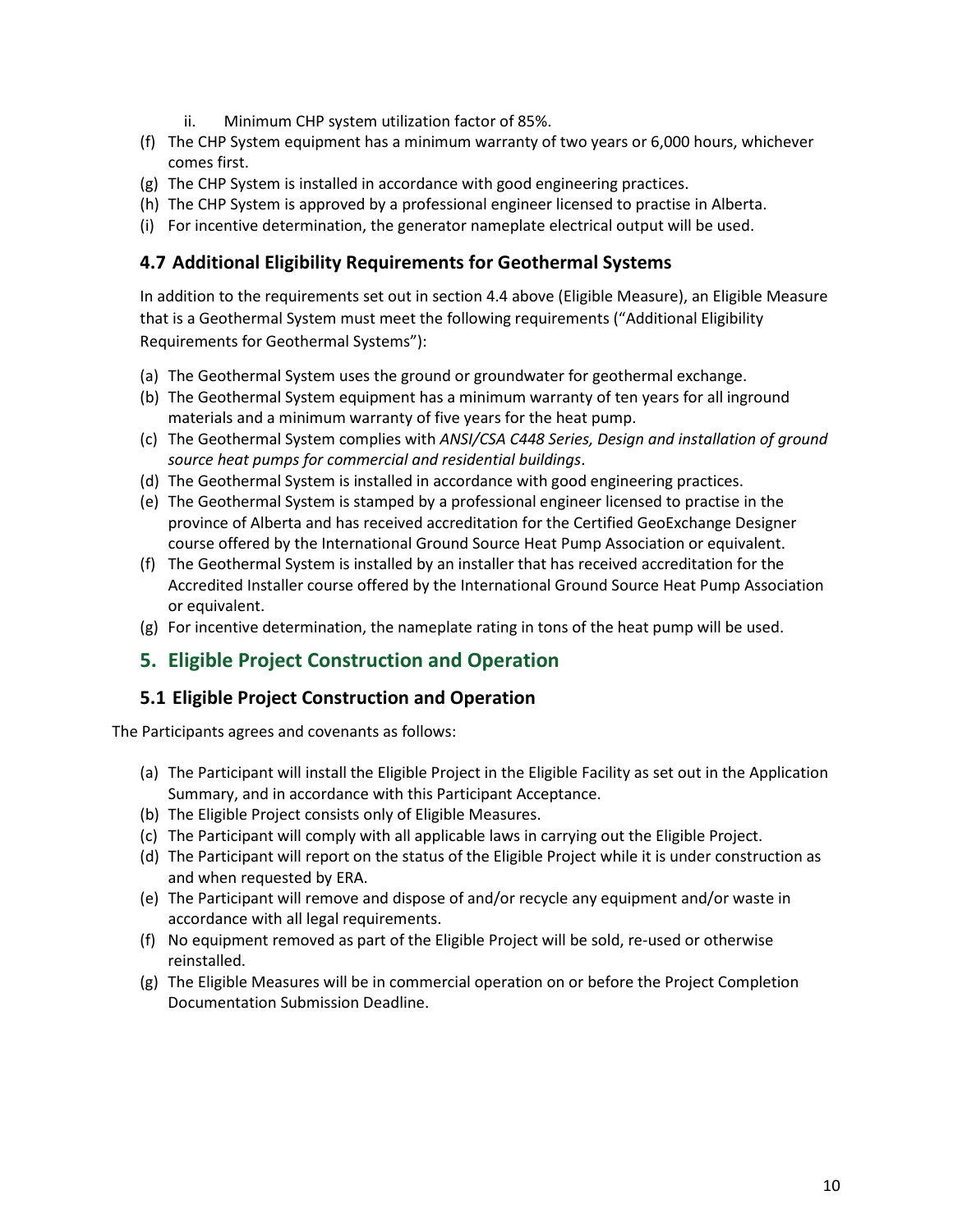# <span id="page-10-0"></span>**5.2 Eligible Project Completion and Post-Project Application**

The Participant will submit the Post-Project Application together with the Project Completion Documentation on or before the Project Completion Documentation Submission Deadline. If the Eligible Project is not completed, or if the Participant does not submit a complete Post-Project Application and Project Completion Documentation on or before the Project Completion Documentation Submission Deadline, then the Participant Acceptance will, at ERA's sole discretion, be terminated without payment, cost or liability owing by ERA to the Participant. For clarity, ERA has no obligation to accept a Post-Project Application or Project Completion Documentation submitted after the Project Completion Documentation Submission Deadline.

Where ERA has identified a deficiency in a Post-Project Application or the Project Completion Documentation and if the Participant does not correct the deficiency to the satisfaction of ERA within 30 days, ERA may terminate the Participant Acceptance at ERA's sole discretion.

#### <span id="page-10-1"></span>**5.3 Project Completion Documentation**

Together with the Post-Project Application, the Participant will submit the following documents ("Project Completion Documentation"):

- (a) A spreadsheet showing all Eligible Expenses for each Eligible Measure;
- (b) A specification sheet for each Eligible Measure (if required by the Eligible Measures List);
- (c) A copy of all receipts and invoices for all installed Eligible Measures and installation costs. Receipts and invoice(s) must indicate the date of purchase, Eligible Facility address, model numbers of the Eligible Measure(s), DLC© and ENERGY STAR© identification numbers (where applicable), the number of Eligible Measures purchased, price per Eligible Measure, and the total of Eligible Expenses;
- (d) Proof of payment for all invoices that match the amount on each invoice;
- (e) Proof of address of the Eligible Facility, satisfactory to ERA;
- (f) A list of all other funding received by the Participant for the Eligible Project; and
- (g) Any other documentation required by the Eligible Measures List and the Participant Acceptance or as may be reasonably required by ERA.

# <span id="page-10-2"></span>**6. Project Incentive**

#### <span id="page-10-3"></span>**6.1 Project Incentive**

All Project Incentive funds will be allocated on a first come, first served basis once a Participant receives a Pre-Approval Notice. The Project Incentive will be calculated as the least of:

- (a) Sum of each of the incentive value from the Eligible Measures List multiplied by the number of units of the Eligible Measure;
- (b) Sum of the Eligible Expenses for each Eligible Measure multiplied by the number of Eligible Measure multiplied by the corresponding maximum percentage listed on the Eligible Measures List;
- (c) Pre-Project Estimated Incentive (as may be amended by an Application Change Approval Notice);
- (d) \$250,000 per Eligible Project; and
- (e) \$500,000 less the total of all Project Incentives payable and paid to all direct and indirect "affiliates" (as defined in the *Alberta Business Corporations Act*) of the Participant as at the time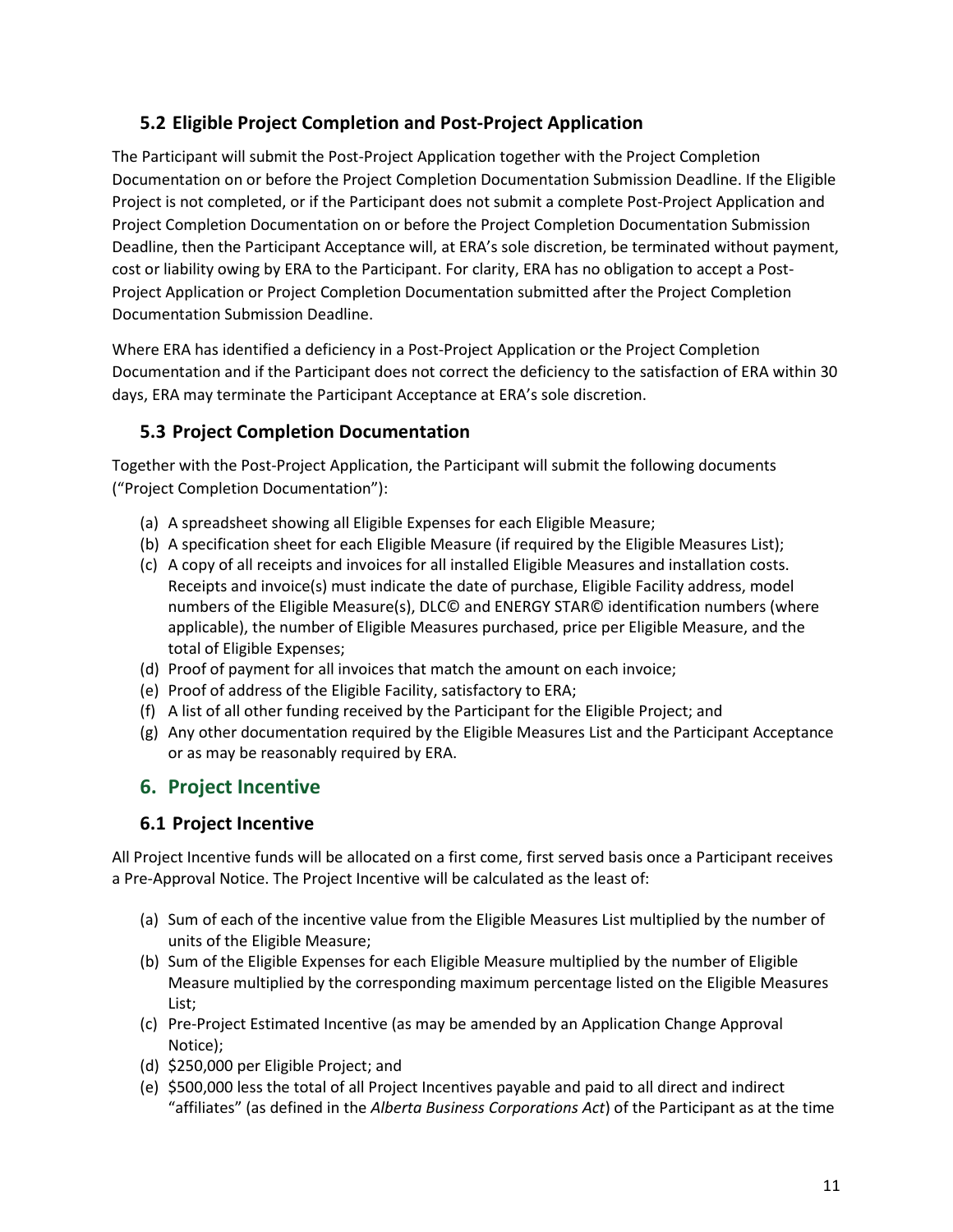of calculating the Project Incentive.

For clarity, the Project Incentive may be less than the Pre-Project Estimated Incentive.

ERA shall have no obligation to pay a Project Incentive of less than \$1,000.

# <span id="page-11-0"></span>**6.2Eligible Expenses**

*6.2.1 An Eligible Expenses is an expense that meets all the following requirements:*

- (a) The expense was incurred directly for the purchase and installation of an Eligible Measure.
- (b) The applicable Eligible Measure is fully installed and in commercial operation on or before the Project Completion Documentation Submission Deadline.
- (c) Where the Eligible Contractor is a third party to the Participant, the expense is one of the following that are directly related to the design, purchase and installation of the Eligible Measure(s):
	- i. energy modelling costs;
	- ii. engineering (structural, electrical, civil, geotechnical) costs;
	- iii. costs to obtain permits;
	- iv. costs to obtain inspections;
	- v. procurement and construction costs;
	- vi. equipment purchase costs;
	- vii. installation equipment costs (e.g. cables conduits, racking or anchors);
	- viii. installation labour costs; and
	- ix. costs of interconnecting with the electrical and/or natural gas distribution system.
- (d) Where the Eligible Contractor is not a third party to the Participant, the expense is less than or equal to the fair market value, as determined by ERA, of the Eligible Measure equipment only (excluding labour and installation costs).
- (e) The expense was incurred, legally payable, and paid by the Participant to an Eligible Contractor.
- (f) The expense was incurred prior to the Project Completion Documentation Submission Deadline.
- (g) The expense is approved as an Eligible Expense in the Application Summary.
- (h) The expense relates to costs to dispose or decommission the replaced equipment.
- (i) Any Eligible Expenses incurred between November 2, 2020 and February 1, 2021 must be submitted to ERA, via the Application Summary, by March 1, 2021.
- (j) The expense was not incurred before November 2, 2020.
- (k) After February 1, 2021, no Eligible Expenses or other legally binding commitments to purchase or install the Measure are made prior to the Application Date, subject to section 4.5(d) (Additional Eligibility Requirements for PV Systems).

#### *6.2.2 The following expenses are not Eligible Expenses:*

- (a) Any costs that are not directly required to purchase or install the Eligible Measure;
- (b) Any costs where the applicable Eligible Measure is not installed and in commercial operation as of the Project Completion Documentation Submission Deadline;
- (c) Costs to repair or refurbish existing or used equipment;
- (d) Costs to prepare or modify the Eligible Facility;
- (e) Costs for aesthetic improvements;
- (f) Costs to operate, maintain or upkeep equipment;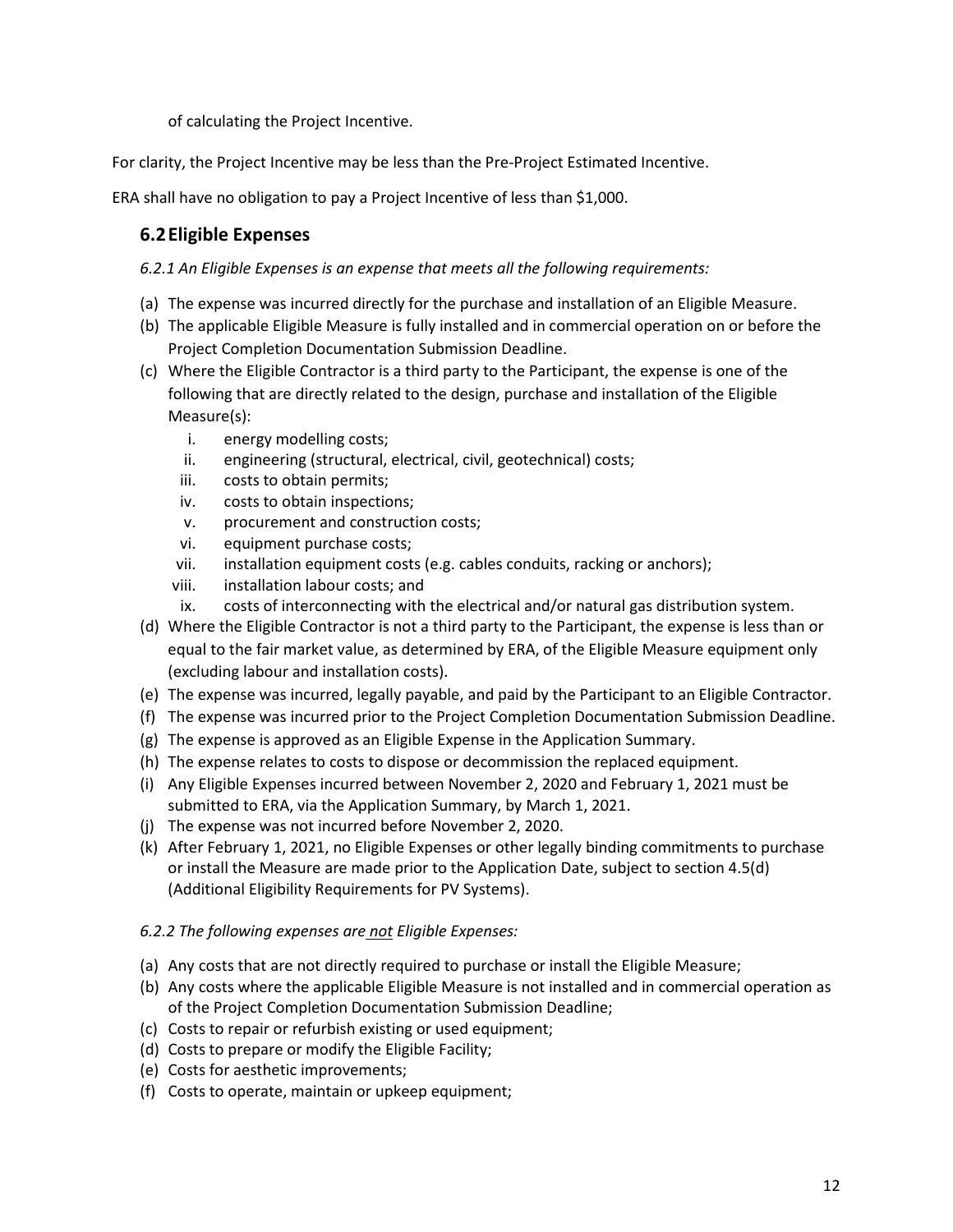- (g) Any costs that have received financial incentives, funding, subsidies, grants or other monies from any other third party;
- (h) GST or any other provincial sales taxes;
- (i) Costs to purchase warranties or insurance;
- (j) Costs of battery or storage equipment and installation;
- (k) Overhead, administrative or internal costs;
- (l) Costs to complete Program documents;
- (m) Any costs incurred prior to November 2, 2020;
- (n) Any tax costs that result from participation in the Program;
- (o) Eligible Expenses incurred between November 2, 2020 and February 1, 2021 that were not submitted to ERA via the Application Summary by March 1, 2021; and
- (p) Where the Eligible Contractor is not a third party to the Participant, any labour costs, or other costs to install the Eligible Measure.

ERA may require additional information to determine if a submitted cost is an Eligible Expense.

#### <span id="page-12-0"></span>**6.3 Funding from Other Sources**

The Eligible Project has not received and is not receiving any financial incentives, funding, subsidies, grants or other monies as a result (directly or indirectly) of the TIER Regulation, the repealed Climate Leadership Act, or the Pan-Canadian Framework programs.

Subject to Section 11, the Participant may receive financial incentives, funding, subsidies, or grants or other monies other than as a result (directly or indirectly) of the TIER Regulation, the repealed Climate Leadership Act, or the Pan-Canadian Framework programs, provided the amounts and sources are set out in the Application Summary.

# <span id="page-12-1"></span>**6.4 ERA Obligation to Pay Project Incentive**

Subject to section 6.7 (Disclaimer and Termination of Participant Acceptance), ERA shall only be obligated to pay a Project Incentive where:

- (a) The Participant Acceptance is complete and signed;
- (b) The Eligible Project is installed and in commercial operation on or before the Project Completion Documentation Submission Deadline;
- (c) The Eligible Project consists only of Eligible Measures;
- (d) The Post-Project Application and Project Completion Documentation have been reviewed and no deficiencies were found;
- (e) The Participant has complied with the Participant Acceptance; and
- (f) The Project Incentive is greater than \$1,000.

#### <span id="page-12-2"></span>**6.5 Project Incentive Payment**

Where the Participant and the Eligible Project have met all requirements of section 6.4 (ERA Obligation to Pay Project Incentive), ERA will issue a Payment Recommendation and request the Participant to set up an account in a payment system, which will require the Participant to provide (among other things) its address and the name, address, transit number, branch number, account number and SWIFT code of its financial institution (bank).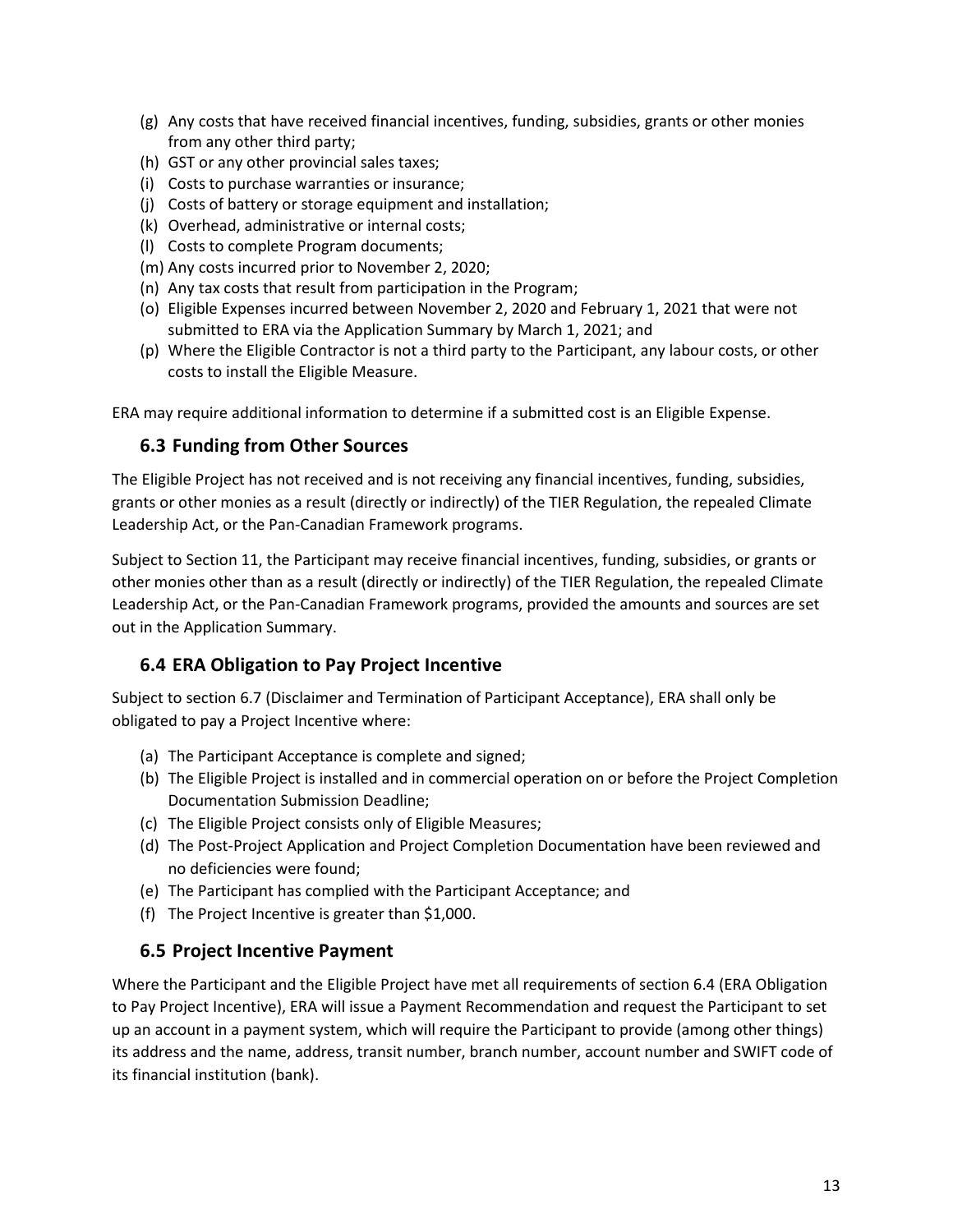#### <span id="page-13-0"></span>**6.6 Assignment of Project Incentive Funds to Eligible Contractor**

Where the Participant has agreed with the Eligible Contractor, the Participant may also direct and authorize ERA to pay the Project Incentive directly to the Eligible Contractor by signing the "Project Incentive Payment to Eligible Contractor Authorization Form" in Schedule A.

#### <span id="page-13-1"></span>**6.7 Disclaimer and Termination of Participant Acceptance**

Notwithstanding any other term or condition contained herein, the Participant agrees and acknowledges that the Program may be amended, suspended or terminated at any time and for any reason whatsoever without prior notice to the Participant, and that ERA may terminate the Participant Acceptance at any time and in all circumstances without payment, cost or liability.

The Participant further agrees and acknowledges that the payment of any Project Incentive or other amount by ERA is subject to the availability of Program funding. ERA intends to process Participation Acceptances, Change Requests and Post-Project Applications in the order that they are received. ERA expects to allocate Program funding to Post-Project Applications and Project Completion Documentation in the order that they are reviewed and determined to be complete with no deficiencies.

Based on the foregoing and notwithstanding that the Participant may have complied with all applicable terms of the Program documents, the Participant may not receive a Project Incentive.

In addition, a Participant may be required to reimburse ERA if at any time within five (5) years from the end date of this Acceptance, the recipient sells, leases, or otherwise disposes of, directly or indirectly, any Asset purchased, acquired, constructed, rehabilitated or renovated, in whole or in part, as a result of or in connection with this Program other than to the Government of Canada, the Government of Alberta, a local government, or with Canada's consent.

This section 6.7 will survive termination of the Participant Acceptance.

# <span id="page-13-2"></span>**7. Representations, Warranties and Covenants**

#### <span id="page-13-3"></span>**7.1 Representations, Warranties and Covenants**

The Participant represents, warrants and agrees as follows:

- (a) The Participant is duly constituted, validly existing and in good standing under the laws of its jurisdiction of constitution. The Participant is registered or otherwise qualified to carry on business in the Province of Alberta.
- (b) All information in the Application and Application Summary (including any attached documentation) is true, correct and complete, and will remain materially true, correct and complete for the term of this Participant Acceptance.
- (c) The Participant is an Eligible Participant.
- (d) The facility is an Eligible Facility.
- (e) The Eligible Projects consists only of Measures that meet all eligibility requirements to be Eligible Measures.
- (f) The Participant is solely responsible for all costs and expenses associated with the Eligible Project, including any taxes.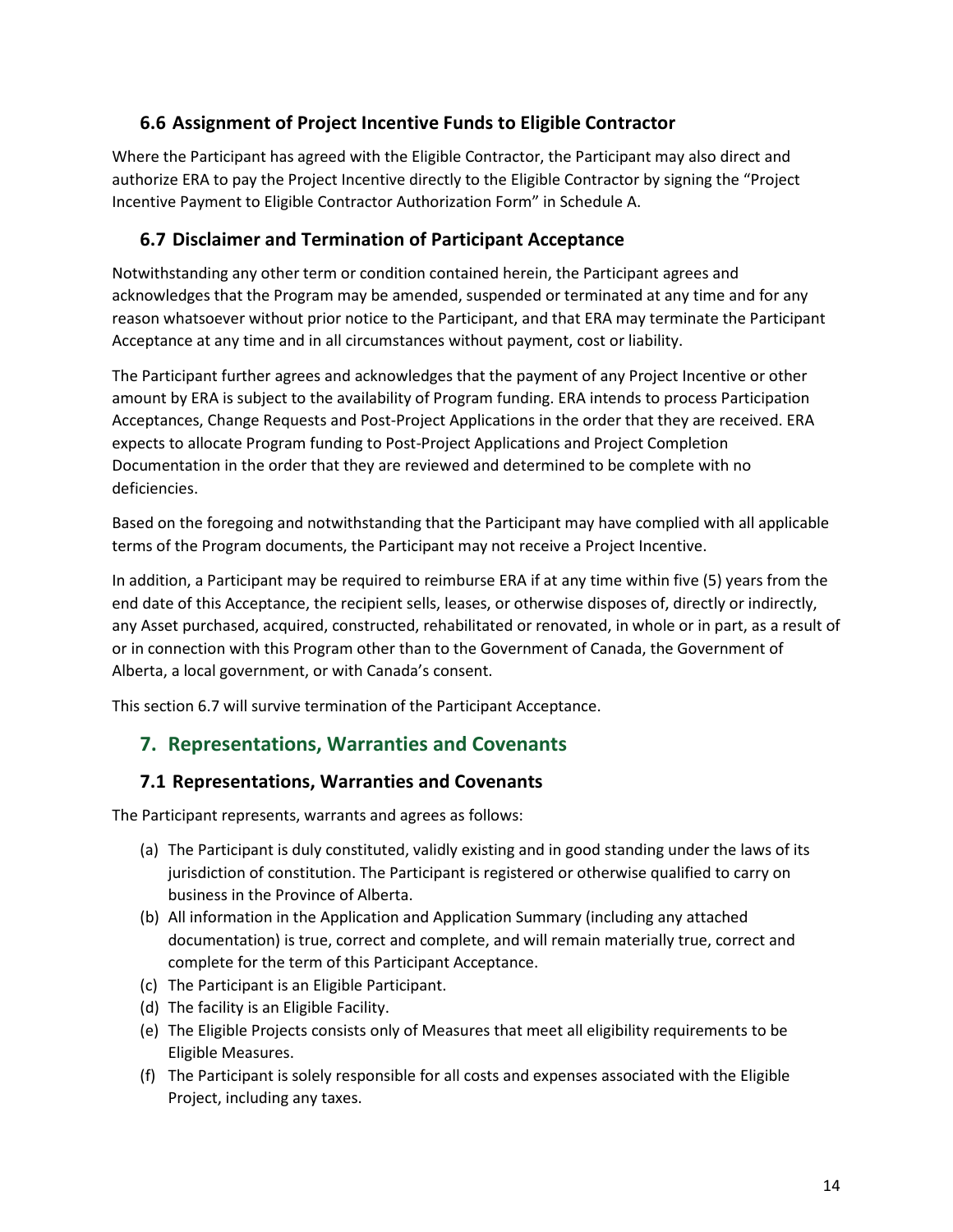- (g) Except as set out in the Application Summary, the Participant has not received, is not receiving nor will receive any financial incentives, funding, subsidies, or grants or other monies from any other third party.
- (h) The Participant has not received and is not receiving financial incentives, funding, subsidies, grants or other monies as a result (directly or indirectly) of the TIER Regulation, the repealed Climate Leadership Act, or the Pan-Canadian Framework programs.
- (i) The Participant has made full disclosure of Project Incentives payable and paid to all direct and indirect "affiliates" as defined under the *Alberta Business Corporations Act*.
- (j) The Participant has all rights, permits, licenses, approvals and authorizations required to carry out the Eligible Project in the Eligible Facility, and to carry out all other obligations in this Participant Acceptance.
- (k) Any equipment replaced by an Eligible Measure is in operation and current at the Application Date and the Participant Acceptance Date.
- (l) The Participant would not otherwise have undertaken the Eligible Project(s) without the financial support and participation of this Program.
- (m) The Participant has the authority and capacity to enter into this Participant Acceptance.
- (n) This Participant Acceptance has been duly authorized, executed and delivered by the Participant and is a valid and binding obligation of the Participant enforceable in accordance with its terms.
- (o) There are no bankruptcy, insolvency, insolvency-related reorganization, receivership, seizure, realization, arrangement or other similar proceedings pending against or being contemplated by the Participant or, to the knowledge of the Participant, threatened against the Participant.
- (p) The Participant is not a non-resident for the purposes of the *Income Tax Act*.
- (q) The execution and delivery of this Participant Acceptance and the consummation of the transactions contemplated in it by the Participant will not result in a material breach or violation of (i) any contract or obligation by which the Participant is bound, (ii) any constating documents of the Participant, or (iii) any applicable laws or regulations.
- (r) There are no actions, suits, proceedings, judgments, rulings or orders by or before any Public Authority or arbitrator, or to the knowledge of the Participant, threatened against the Participant that could have a material adverse effect on the Participant.
- (s) The Participant is in material compliance with all applicable laws and regulations.

# <span id="page-14-0"></span>**8. Changes to Application Summary**

#### <span id="page-14-1"></span>**8.1 Application Change Requests**

Prior to the Project Completion Documentation Submission Deadline, the Participant may make any of the following amendments to the Application Summary by providing written notice to ERA:

- (a) An increase in the quantity of Eligible Measures listed in the Application Summary, where the Pre-Project Estimated Incentive increases by 10 percent or less;
- (b) A decrease in the quantity of Eligible Measures to be installed;
- (c) A change to the model number of an Eligible Measure provided that the new model number meets the same Specifications for that Eligible Measure; or
- (d) A change to the Eligible Contractor.

The Participant may request any other change to the Participant Acceptance not listed above by submitting a written request ("Change Request") to ERA 60 days prior to the Project Completion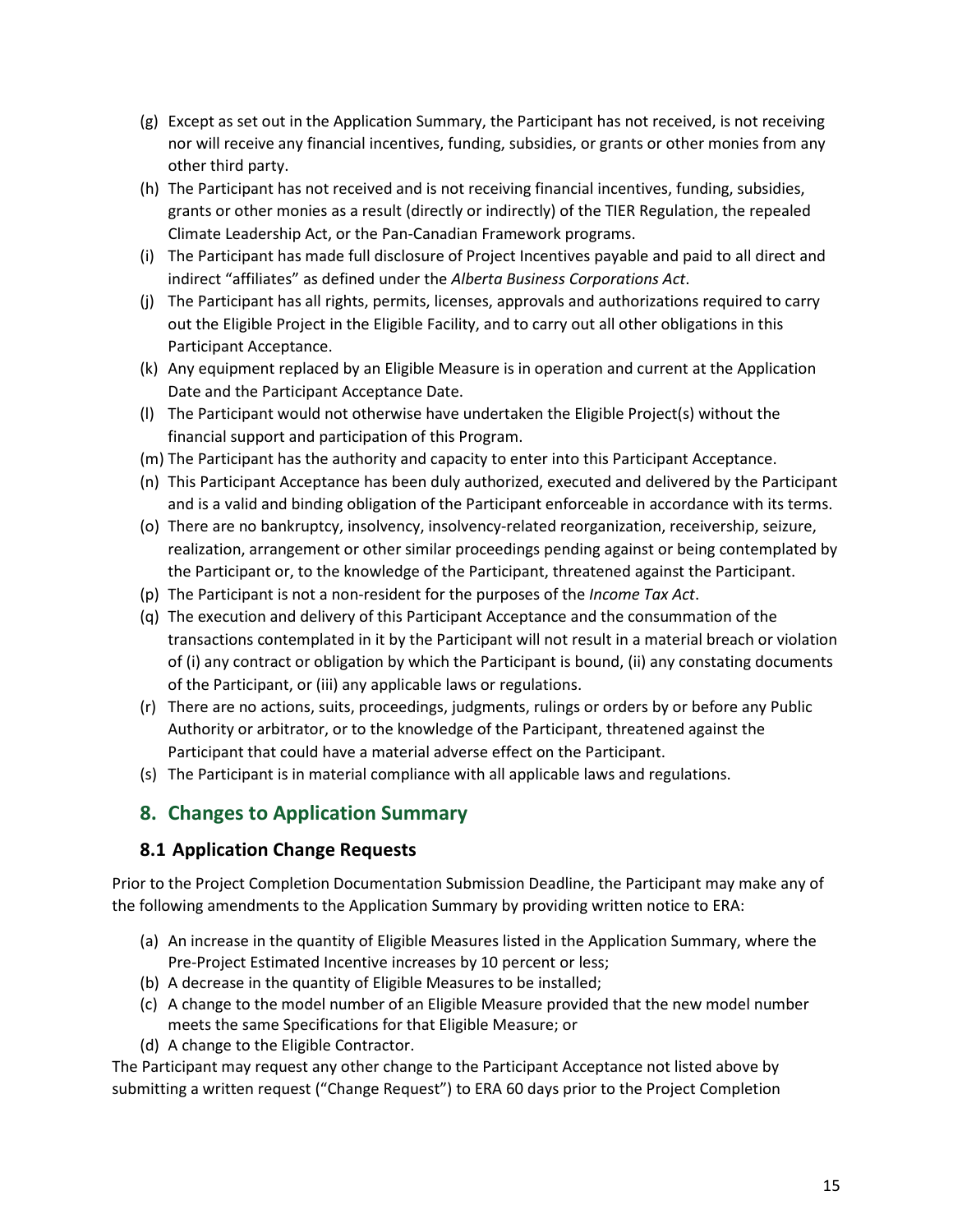Documentation Submission Deadline. ERA will consider each Change Request on a case-by-case basis and either approve or deny the Change Request in ERA's sole discretion.

Where ERA approves the Change Request, ERA will issue an Application Change Approval Notice setting out the amended Pre-Project Estimated Incentive. For clarity, ERA will not pay any Incentive for any Measure not listed in the Application Summary or Application Change Approval Notice.

If ERA rejects the Change Request, the Participant may terminate the Participant Acceptance and reapply into the Program. In these circumstances, the Participant will be required to re-enter the queue and ERA shall have no liability to the Participant whatsoever.

# <span id="page-15-0"></span>**9. Repayment of Project Incentive**

If any of the below-listed events occur, (i) ERA may terminate the Participant Acceptance, and (ii) ERA shall have no obligation to pay any Project Incentive whatsoever. Additionally, if ERA has already issued payment of the Project Incentive (either to the Participant or to the Eligible Contractor), then the Participant shall promptly repay the Project Incentive to ERA:

- (a) The Participant is not in material compliance with any term or condition of the Participant Acceptance, and has not remedied such non-compliance within 30 days after notice from ERA;
- (b) Any statement made by the Participant in the Participant Acceptance or in any other communication from the Participant to ERA is materially incorrect, untrue or incomplete at the time it is made, or becomes incorrect, untrue or incomplete; or
- (c) If any Eligible Measure is modified or removed or ceases to be operational for the lifetime of the Measure.

ERA reserves all other rights available to it at law and at equity.

# <span id="page-15-1"></span>**10. Freedom of Information and Disclosure of Information**

# <span id="page-15-2"></span>**10.1 Personal Information**

Any Personal Information collected by ERA in connection with the Program is subject to compliance with FOIP. Personal Information will only be used to administer the Participant's participation in the Program, including to ensure that the Participant is in compliance with the Participant Acceptance.

# <span id="page-15-3"></span>**10.2 Participant Information**

- (a) ERA and its contractors will collect and store Participant Information in accordance with applicable laws in Alberta.
- (b) The Participant consents to ERA publishing Participant Information (including but not limited to the Participant's name, address and Eligible Project details) to highlight the benefits derived to Albertans from the Program. In addition, ERA may disclose Participant Information to any Public Authority for the purposes of verifying such Participant Information, determining the Participant's eligibility for and compliance with this Program, and/or determining the Participant's compliance with section 6.3 (Funding from Other Sources).
- (c) The Participant expressly authorizes ERA to obtain information from any third party for the purposes of verifying any information submitted by the Participant, determining the Participant's eligibility for this Program, and/or determining the Participant's compliance with section 6.3 (Funding from Other Sources).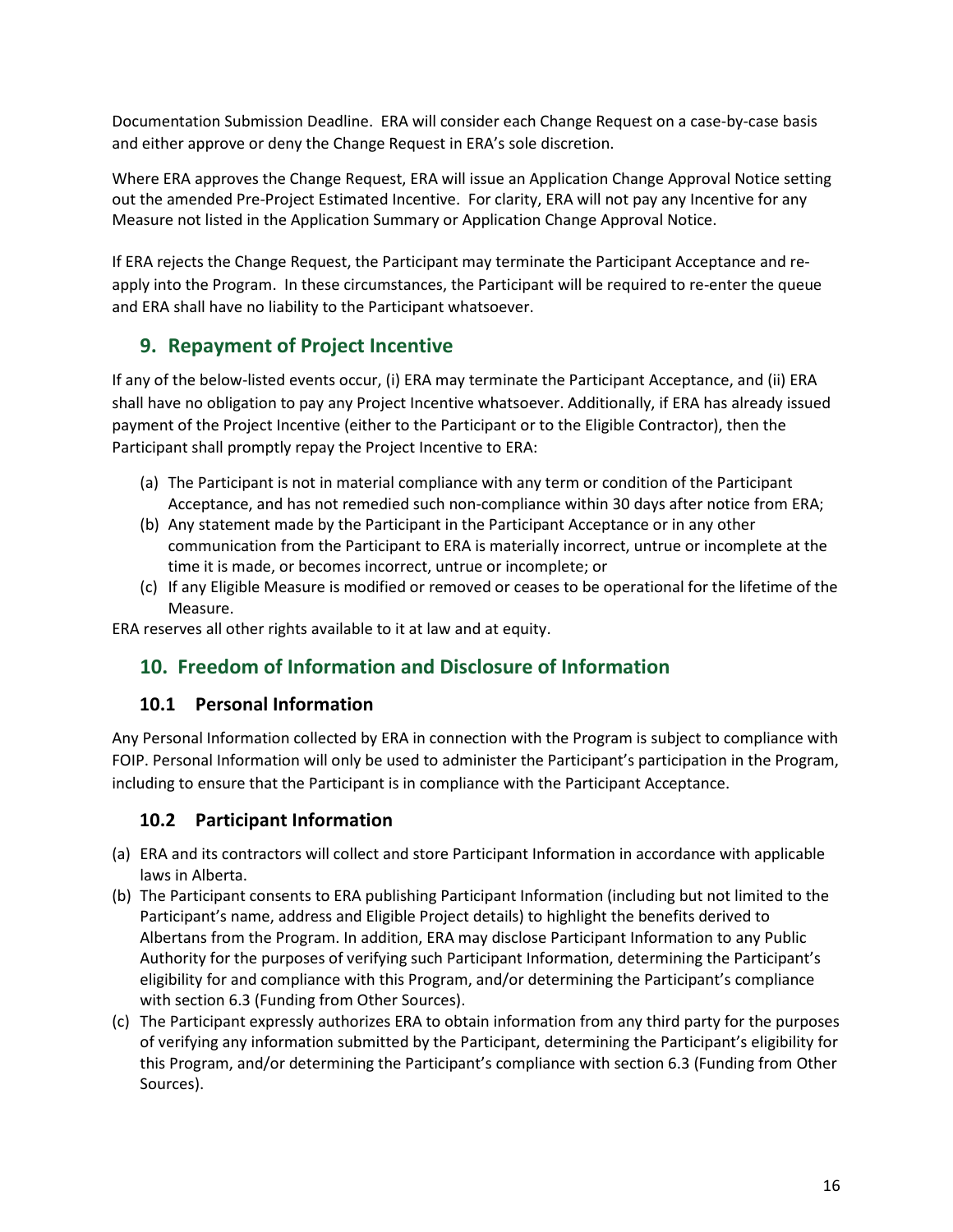# <span id="page-16-0"></span>**11. Environmental Attributes**

The Participant agrees to convey ownership to ERA, or its successors, all environmental attributes and environmental products that are created or otherwise arise from any Eligible Project in any jurisdiction, including but not limited to carbon offset credits. ERA retains the right to adjust Program guidelines in accordance with amendments to the Government of Alberta's legislation, policies, or protocols surrounding greenhouse gas emissions, carbon accounting or the carbon offset system. The Participant further attests that said attributes have not been claimed, sold or otherwise transferred to another party. ERA will be entitled, unilaterally and without Participant consent, to deal with such environmental attributes and environmental products in any manner it determines.

# <span id="page-16-1"></span>**12. Evaluation, Measurement and Verification**

The Participant agrees that it will participate in any or all of the below-listed evaluation, measurement and verification activities as may reasonably be requested by ERA for the purposes of monitoring and verifying the Eligible Project, assessing energy savings and GHG reduction, and administering and verifying compliance with the Participant Acceptance:

- (a) The Participant will participate in any surveys, studies, audits or evaluations.
- (b) The Participant will provide reports as requested by ERA.
- (c) At any time during the term of this Participant Acceptance, ERA may access (either on-site or virtually) the Eligible Facility, the Eligible Measures and any equipment decommissioned or replaced as part of the Eligible Project.
- (d) ERA may install any energy-monitoring equipment and/or to take photographs at no charge to the Participant.
- (e) ERA may verify Eligible Expenses with any applicable third parties.
- (f) The Participant will provide access to its records relating to the Eligible Project.
- (g) ERA may survey staff involved in the Eligible Project.
- (h) For a period of one year after payment of the Project Incentive, the Participant will provide photographs or other information related to the Eligible Project or its performance.
- (i) ERA or its contractor may contact the Participant by e-mail or by other electronic means.

# <span id="page-16-2"></span>**13. Record Keeping**

- (a) Participants will maintain recordkeeping relevant to the Eligible Project and/or required by the Eligible Measures List.
- (b) Participants will keep photographs of any equipment replaced or decommissioned as part of the Eligible Project and of the installed Eligible Measure. Photographs must show, at minimum, the equipment prior the Application Date, including a close up of the equipment nameplate showing key technical characteristics.

# <span id="page-16-3"></span>**14. Compliance**

The requirements set out in the Eligible Measures List are in addition to any requirements of applicable laws and regulations. For clarity, where a higher standard is required by an applicable law or regulation, the Participant shall comply with the higher standard. The Participant shall make itself aware of all applicable laws and regulations.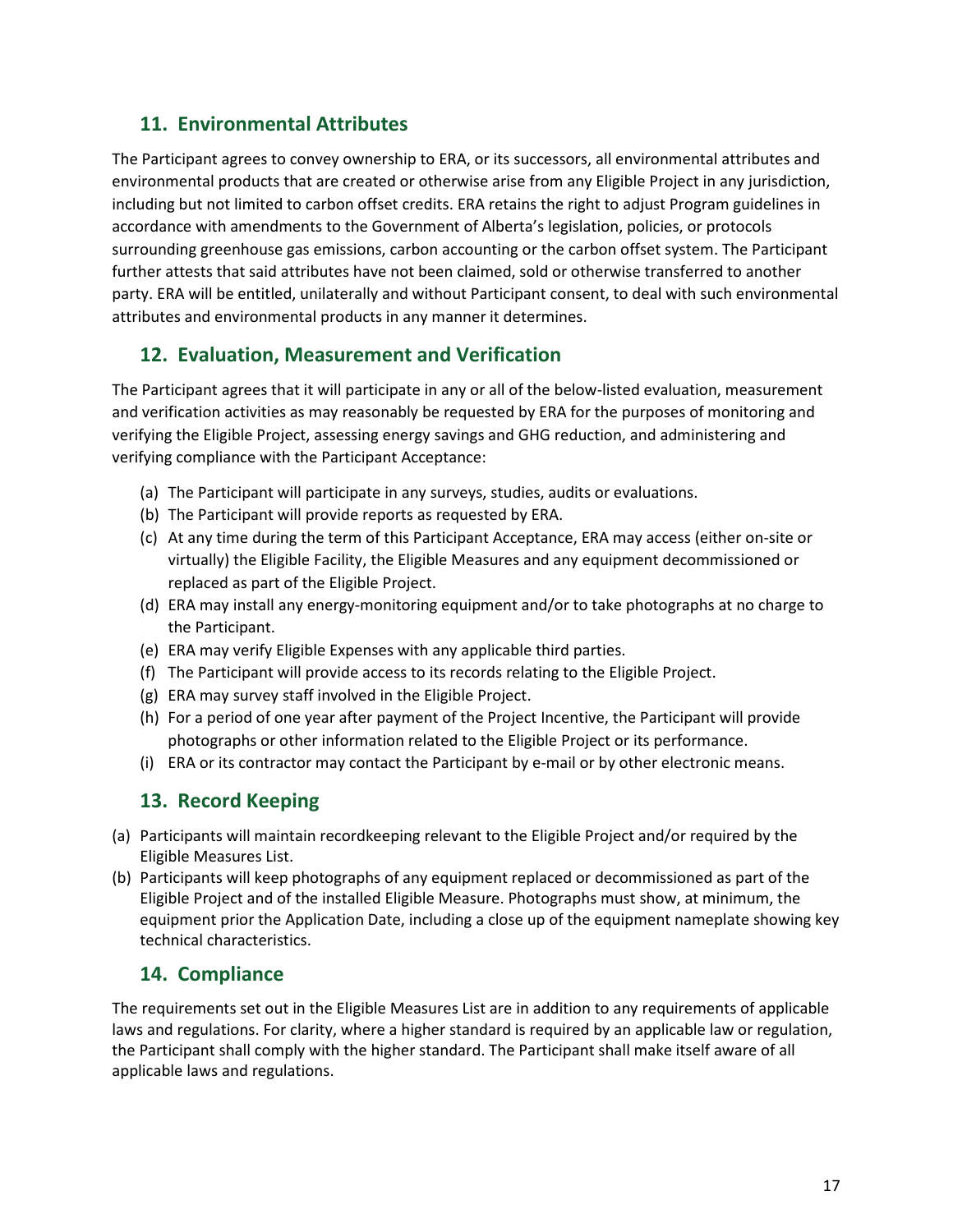# <span id="page-17-0"></span>**15. Publicity & Branding**

- (a) ERA may publish the following, but is not limited to: Participant's name, address, and Eligible Project details, including the savings the Participant has achieved as a result of the Program.
- (b) The Participant may not use ERA, or the Energy Savings for Business™ name or logo in any marketing, advertising, or promotional materials without ERA's prior written permission.
- (c) Participants may be required to display a funding plaque that recognizes contribution from the Low Carbon Economy Leadership Fund.

#### <span id="page-17-1"></span>**16. Disclaimer and Limitation of Liability**

- (a) ERA does not expressly or implicitly warrant, endorse or make any representation or other guarantee whatsoever as to any Eligible Contractor, including as to their suitability, ability to perform the work, quality of work, or compliance with applicable laws. The Participant agrees and acknowledges that it is responsible for the Eligible Contractor's performance of the work and compliance with all applicable laws.
- (b) Participant acknowledges and agrees that any Eligible Contractor or other market provider selected by the Participant is not an agent, contractor or subcontractor of ERA.
- (c) As it relates to any Eligible Measure and Eligible Expenses, ERA does not expressly or implicitly warrant, endorse or make any representation or other guarantee whatsoever as to any particular manufacturer, product, or equipment nor to the performance, adequacy, safety, merchantability and fitness thereof and the Participant agrees and acknowledges that it is responsible for all matters relating thereto.
- (d) ERA does not expressly or implicitly warrant, endorse or make any representation or other guarantee whatsoever as to GHG or energy savings or any other result from installing the Eligible Measures.
- (e) ERA's sole liability is limited to paying the Project Incentive subject to the terms and conditions of the Participant Acceptance.
- (f) ERA shall have no obligation to maintain, remove or perform any work whatsoever in connection with the Eligible Measures or the Eligible Project.

In no circumstance will ERA, its contractors, their affiliates and their respective directors, officers and employees be liable to a Participant, an Eligible Contractor, or to any other party for any losses, costs, damages, obligations or liabilities arising from the Participant's participation in the Program, including without limitation resulting from any change to, suspension, termination or cancellation of the Program, any act or omission of an Eligible Contractor, any failure or damage caused by an Eligible Measure, any failure of an Eligible Measure to achieve energy or GHG savings, or any property damage or personal injury suffered by a Participant, an Eligible Contractor, or any of their contractors and employees or other third parties as a result of participating in this Program. Without limiting the foregoing, in no circumstance will ERA, its contractors, their affiliates and their respective directors, officers and employees be liable to a Participant, an Eligible Contractor, or to any other party for any consequential, or incidental damages, including lost profits or lost business opportunities, or for any damages caused by or resulting from any activities in connection with the installation, operation or use of the equipment or Measures for which the incentives are awarded or as a result of a Participant or Eligible Contractor participating in this Program.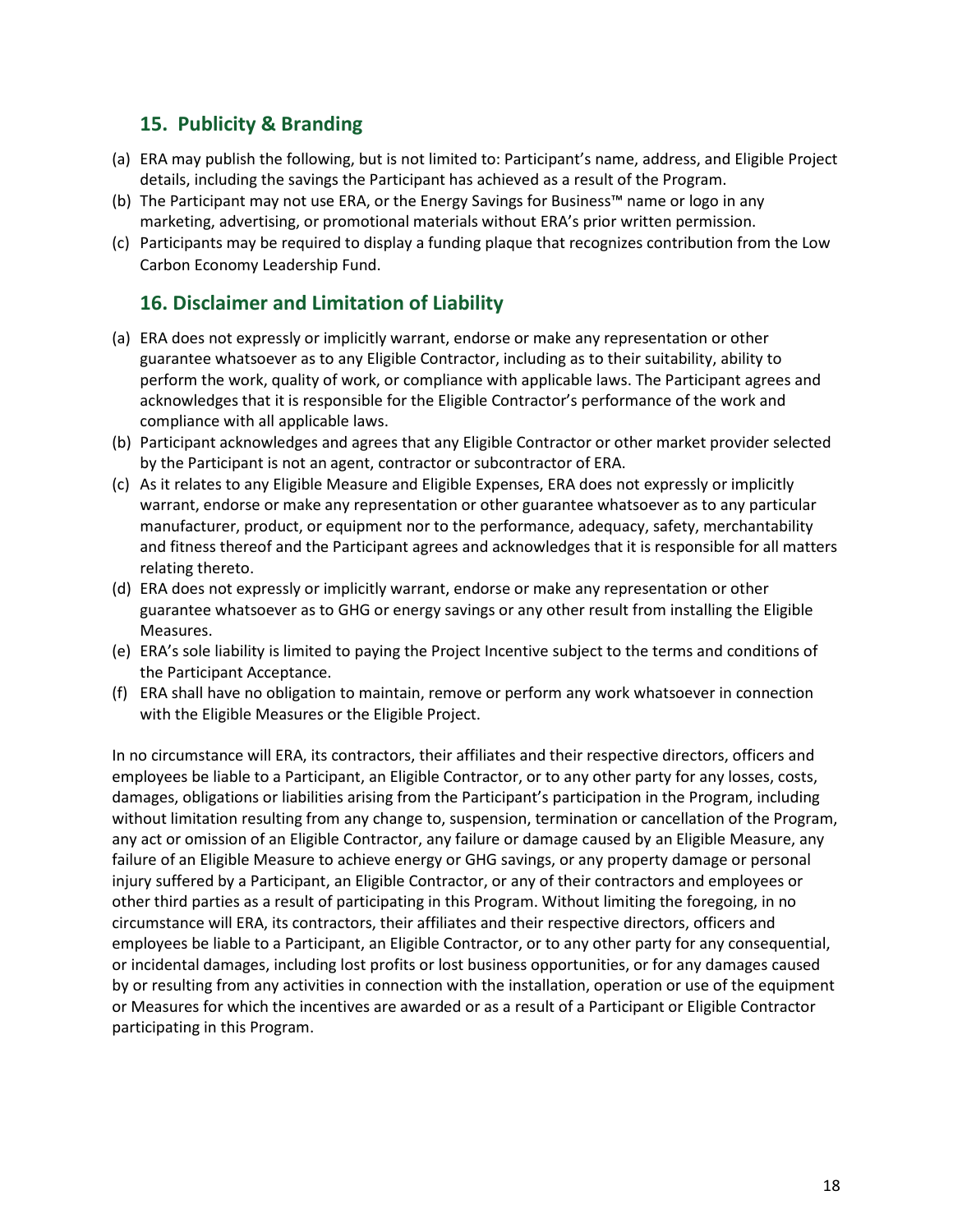# <span id="page-18-0"></span>**17. Indemnity**

The Participant will indemnify and save harmless ERA and its contractors, and their respective directors, officers and employees from any and all liability, claims, losses, damages (including indirect or consequential damages), expenses and proceedings for personal injury (including death) or property damage of any person, including but not limited to an Eligible Contractor, relating to, in connection with, resulting from, or arising out of the Program, including by reason of the actual or alleged implementation of the Eligible Project and its operation or any other matter contemplated by the Participant Acceptance.

# <span id="page-18-1"></span>**18. Miscellaneous**

- (a) No joint venture, partnership or agency between ERA and the Participant is created or implied by this Participant Acceptance.
- (b) This Participant Acceptance constitutes the entire agreement between the Participant and ERA in connection with its subject matter and supersedes all prior representations, communications, negotiations and understandings, whether oral, written, express or implied, concerning the subject matter of this Participant Acceptance.
- (c) This Participant Acceptance will be governed by and construed in accordance with the laws of the Province of Alberta and the federal laws of Canada applicable therein.
- (d) The invalidity, unenforceability or illegality of any provision in this Participant Acceptance will not, to the extent permitted by applicable laws, affect the validity, enforceability or legality of any other provision of this Participant Acceptance, which will remain in full force and effect.
- (e) The Participant Acceptance may be executed and delivered by electronic means.
- (f) Throughout the Program, any electronic transmissions, including but not limited to any contract formation on the Program Portal, record-keeping through electronic means, attestations and electronic acceptances, may be relied upon by the parties, and shall have the same legal effect, as a manually executed document or acceptance as the case may be.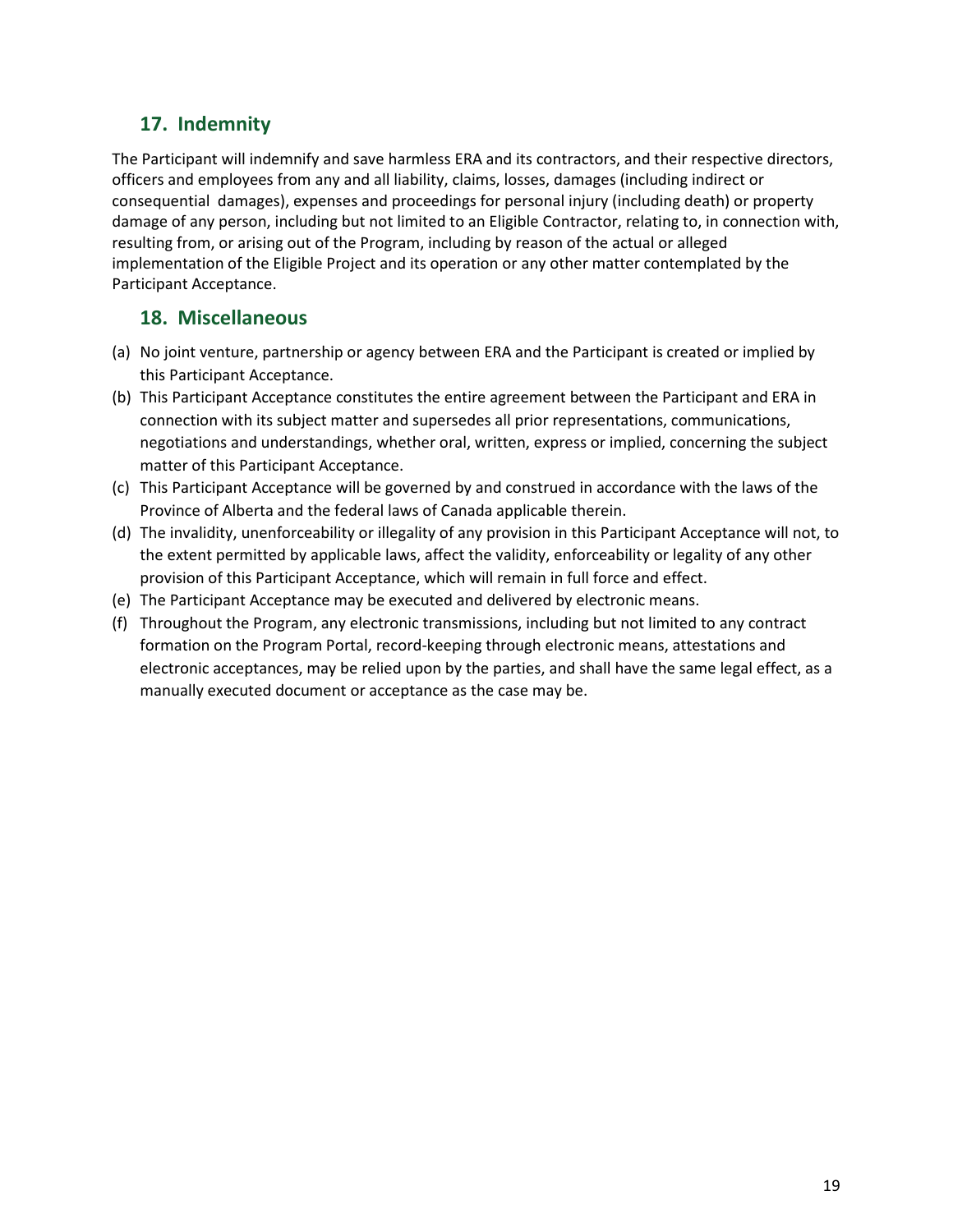# <span id="page-19-0"></span>**Appendix 1 – Application Summary**

**The Pre-Project Application Summary will contain the following, but is not limited to:**

- Application Name
- Applicant Address
- Project Address
- Facility Type
- Facility Owned or Leased
- Landlord Approval Checkbox Checked if Leased
- Application ID
- Application Submission Date
- Participant Acceptance Date
- Required Project Completion Documentation Submission Deadline
- Version Number of Terms and Conditions
- Other Funding Received by Applicant
- Is Eligible Contractor working on Project?
- If yes, Name of Eligible Contractor
- Measure Information
	- o Measure Name
	- o Quantity
	- o Equipment Cost
	- o Labour Cost
	- o Amount of Expenses Incurred before Application Submission Date
	- o Estimated Emission Reduction (tonnes)
	- o Estimated Energy Savings (GJ)
	- o Estimated Incentive (\$)
	- o Total Emissions Reduction (tonnes)
	- o If Solar Project, Solar Yield
- For PV Systems and CHP Systems, a signed copy of the Alberta Utilities Commission (AUC) required Form A - Micro-generation Notice and supporting documentation as submitted to the Wire Services Provider (WSP).
- Total Energy Savings (GJ)
- Total Pre-Project Estimated Incentive (\$)
- Total Equipment Cost (\$)
- Total Labour Cost (\$)
- Total Project Cost (\$)
- Estimated Project Completion Date (MM/DD/YYYY)

#### **The Post-Project Application Summary will contain the following:**

- Application Name
- Application ID
- Application Area
- Measure Information
	- o Measure Name
		- o Quantity
		- o Estimated Emissions Reduction (tonnes)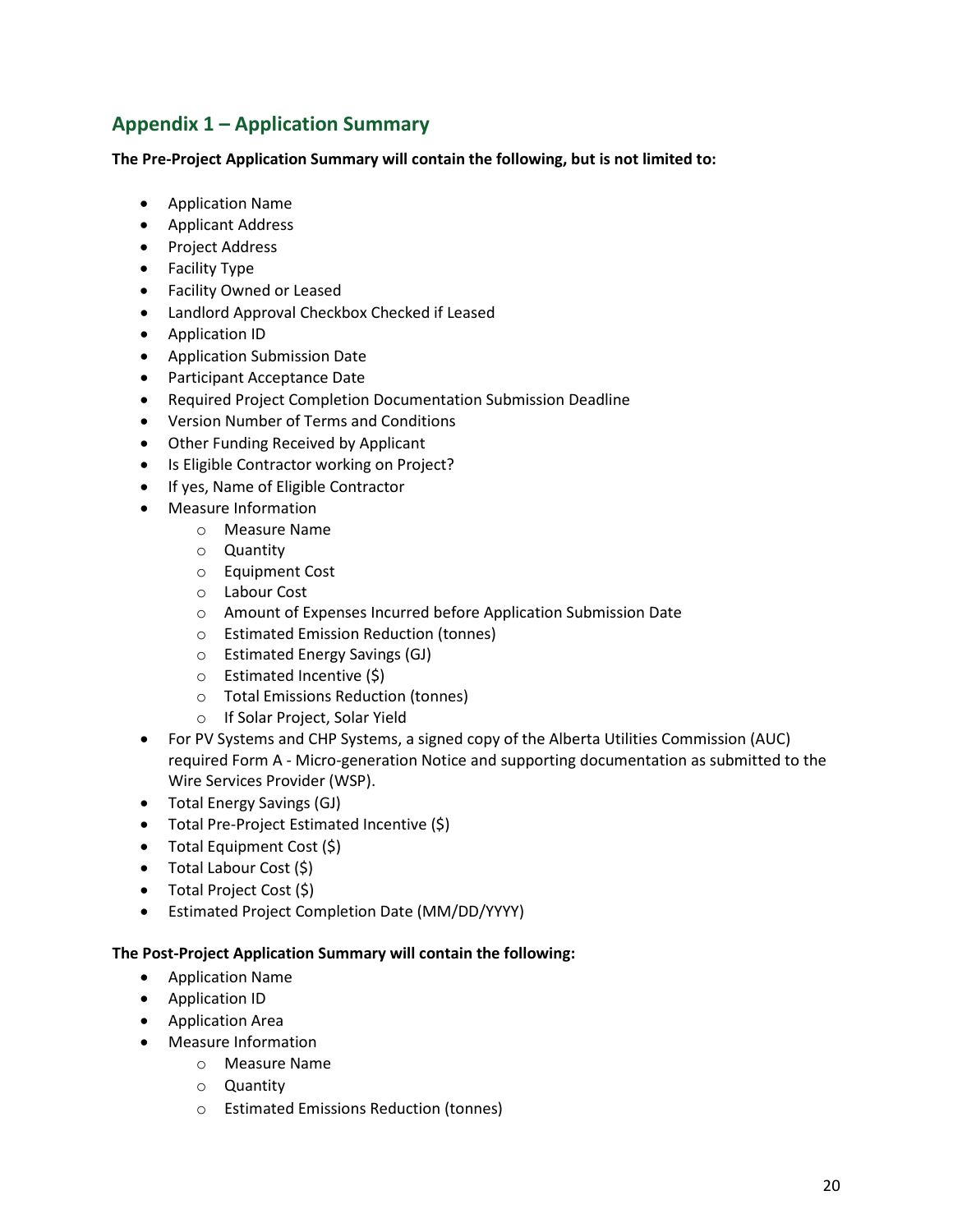- o Estimated Energy Savings (GJ)
- o Estimated Incentive (\$)
- Documents
	- o File Name Displayed
	- o Ability to View
- Total Actual Project Cost (\$)
- Total Estimated Emissions Reduction (tonnes)
- Total Estimated Energy Savings (GJ)
- Total Estimated Incentive (\$)
- For PV Systems and CHP Systems, a copy of the final interconnection and operating agreement with the interconnecting wires service provider.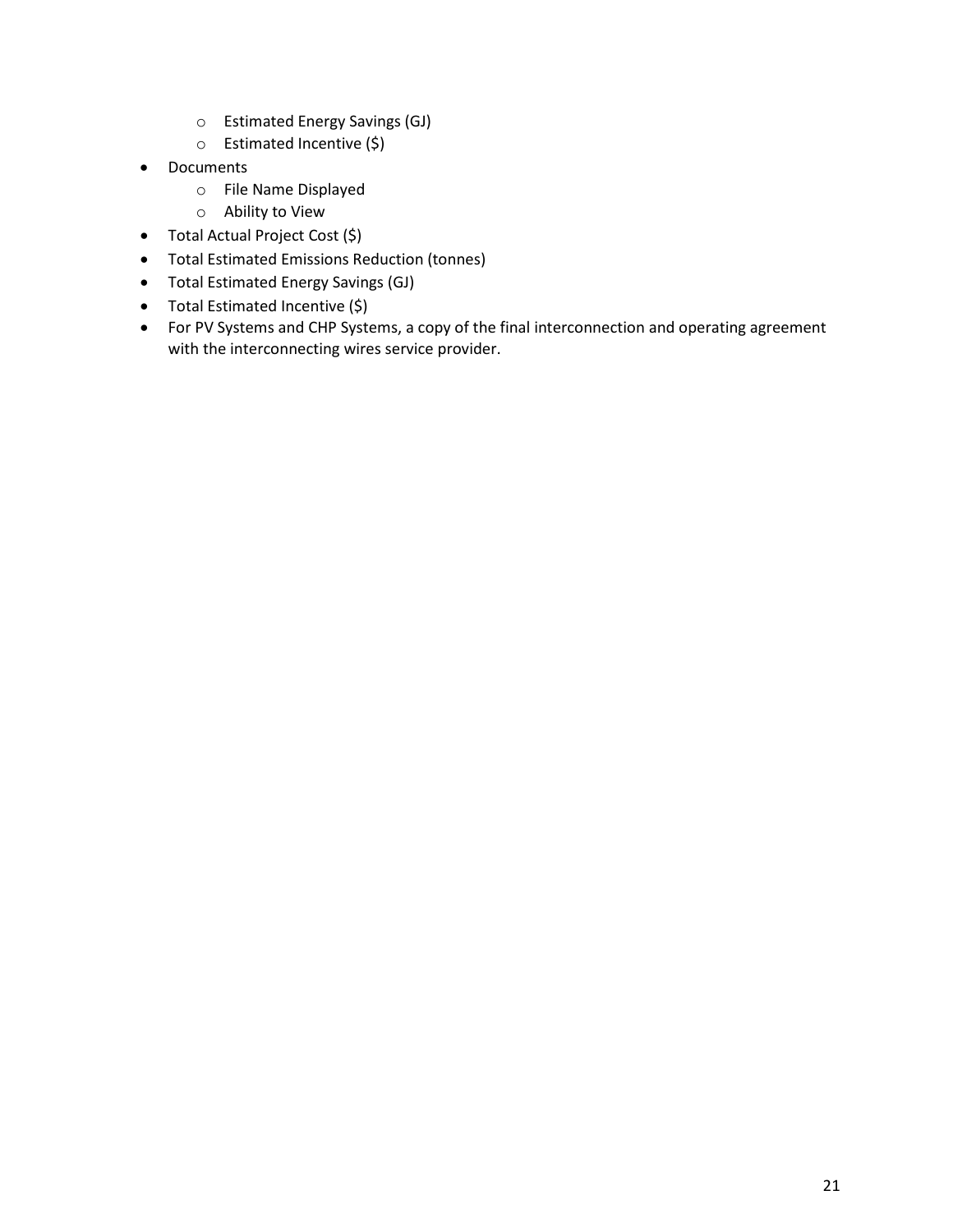# <span id="page-21-0"></span>**Schedule A**

# <span id="page-21-1"></span>**1. Participant Acceptance Form**

**By accepting the below, the Participant accepts to be bound by the Participant Acceptance.** Without limiting the foregoing, the Participant confirms the following to ERA:

- (a) The Participant has reviewed the Application Summary, and represents and warrants that all information contained in the Application Summary is complete, true and accurate.
- (b) The Participant has reviewed the Terms and Conditions.
- (c) The Participant confirms that it meets the eligibility requirements to be a Participant and that the Facility meets the requirements to be an Eligible Facility.
- (d) The Participant confirms that the Measures set out in the Application Summary meet the requirements to be Eligible Measures, and that the project meets the requirement to be an Eligible Project.
- (e) The Participant has obtained or will have obtained all rights, permits, licenses and authorizations required to carry out the Eligible Project in the Eligible Facility.
- (f) If the Participant is not the owner of the Eligible Facility, then the Participant has obtained the owner's consent to carry out the Eligible Project.

| <b>PARTICIPANT</b>                                           |      |             |  |  |  |  |  |  |
|--------------------------------------------------------------|------|-------------|--|--|--|--|--|--|
| <b>Full Legal Name</b>                                       |      |             |  |  |  |  |  |  |
| <b>Participant Contact Name</b>                              |      |             |  |  |  |  |  |  |
| <b>Business Address</b>                                      |      |             |  |  |  |  |  |  |
| <b>Business Phone</b>                                        | City | Postal Code |  |  |  |  |  |  |
| FACILITY INFORMATION (if different from Participant address) |      |             |  |  |  |  |  |  |
| <b>Facility Name</b>                                         |      |             |  |  |  |  |  |  |
| Facility Address (where the equipment is installed)          |      |             |  |  |  |  |  |  |
| <b>Business Phone</b>                                        | City | Postal Code |  |  |  |  |  |  |

I represent and warrant to Emissions Reduction Alberta that I have authority to bind the Participant.